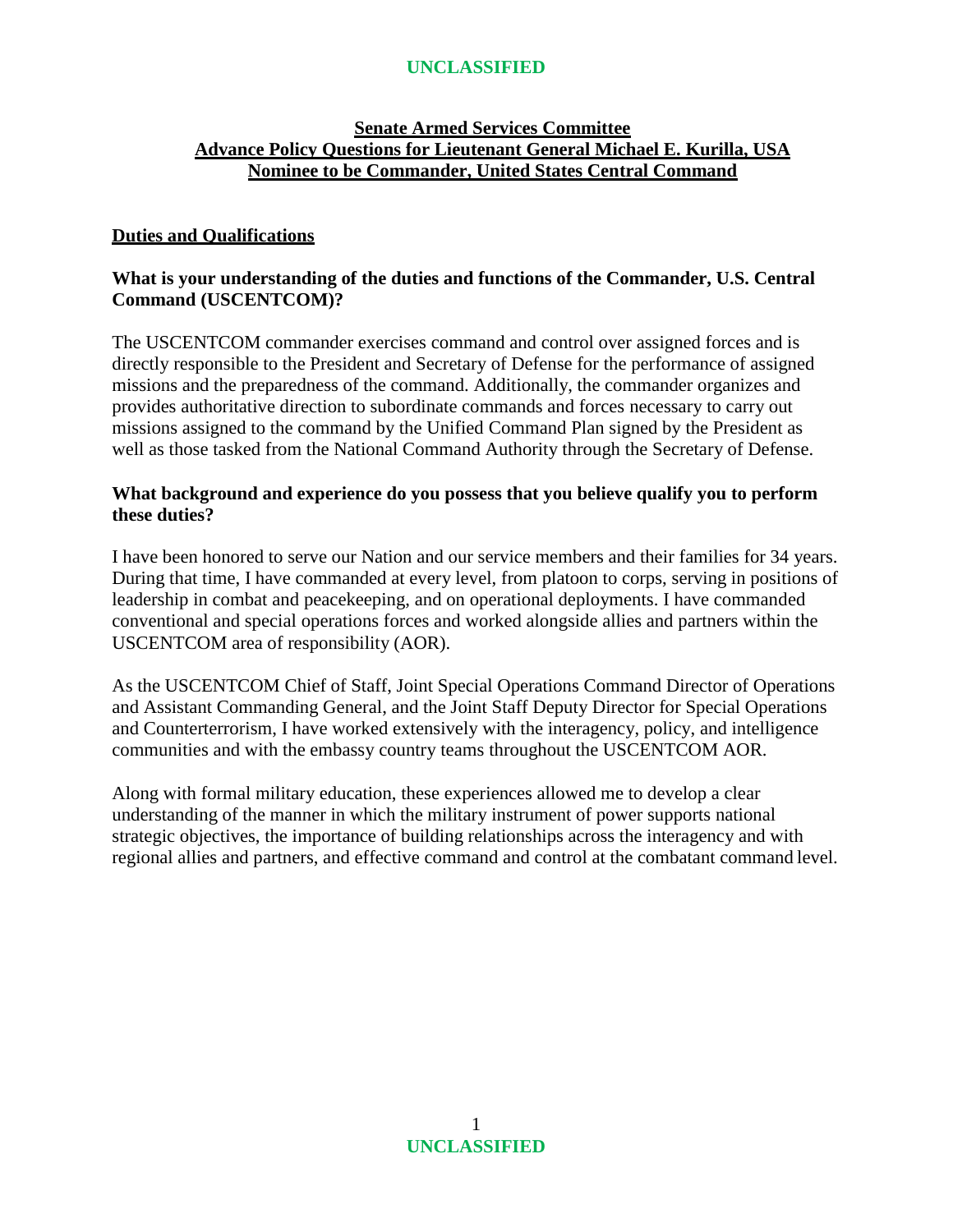## **Do you believe that there are any steps that you need to take to enhance your expertise to perform the duties of the USCENTCOM Commander?**

If confirmed, I am ready to assume command and will take the necessary additional steps to refine my understanding of critical issues within the region. If confirmed, I will consult with USCENTCOM Headquarters, Joint Staff, the Office of the Secretary of Defense (OSD), interagency partners, and other key stakeholders to increase my knowledge of the AOR. While I am a strong proponent of continuous learning and self-improvement, I am not aware of significant gaps that would preclude me from performing the duties of the USCENTCOM commander to the standard expected by members of the command, the chain of command, and the American people.

## **Major Challenges Problems, and Priorities**

**If confirmed as the commander of USCENTCOM, you will be responsible for all the military operations in that region. These operations include deterring Iran, ensuring that terrorist groups cannot use Afghanistan as a base to attack the United States and our allies, ensuring the lasting defeat of ISIS in Iraq and Syria, and partnering with, and building the institutional capacity of, foreign security forces that promote the development of democratic values within the militaries of the region.**

## **In your view, what are the major challenges and opportunities that you would confront if confirmed as the next Commander of USCENTCOM?**

If confirmed, I will conduct an initial assessment of the challenges and opportunities for USCENTCOM. This assessment will involve traveling to consult with allies, partners, and embassy country teams across the region. It will also include a thorough review of all USCENTCOM operations and capabilities and intelligence assessments for the region. In conducting this assessment, I will consult with the Joint Staff, OSD, interagency partners, and other key stakeholders.

Once this assessment is complete, I will provide my insights and observations to the Secretary of Defense and Chairman of the Joint Chiefs of Staff on the major challenges and opportunities facing USCENTCOM. I will also share my insights with our defense oversight committees and other interested congressional members and staff.

## **If confirmed, what plans do you have for addressing these challenges and problems?**

If confirmed, the assessment I will conduct will inform any plans to address these challenges and problems.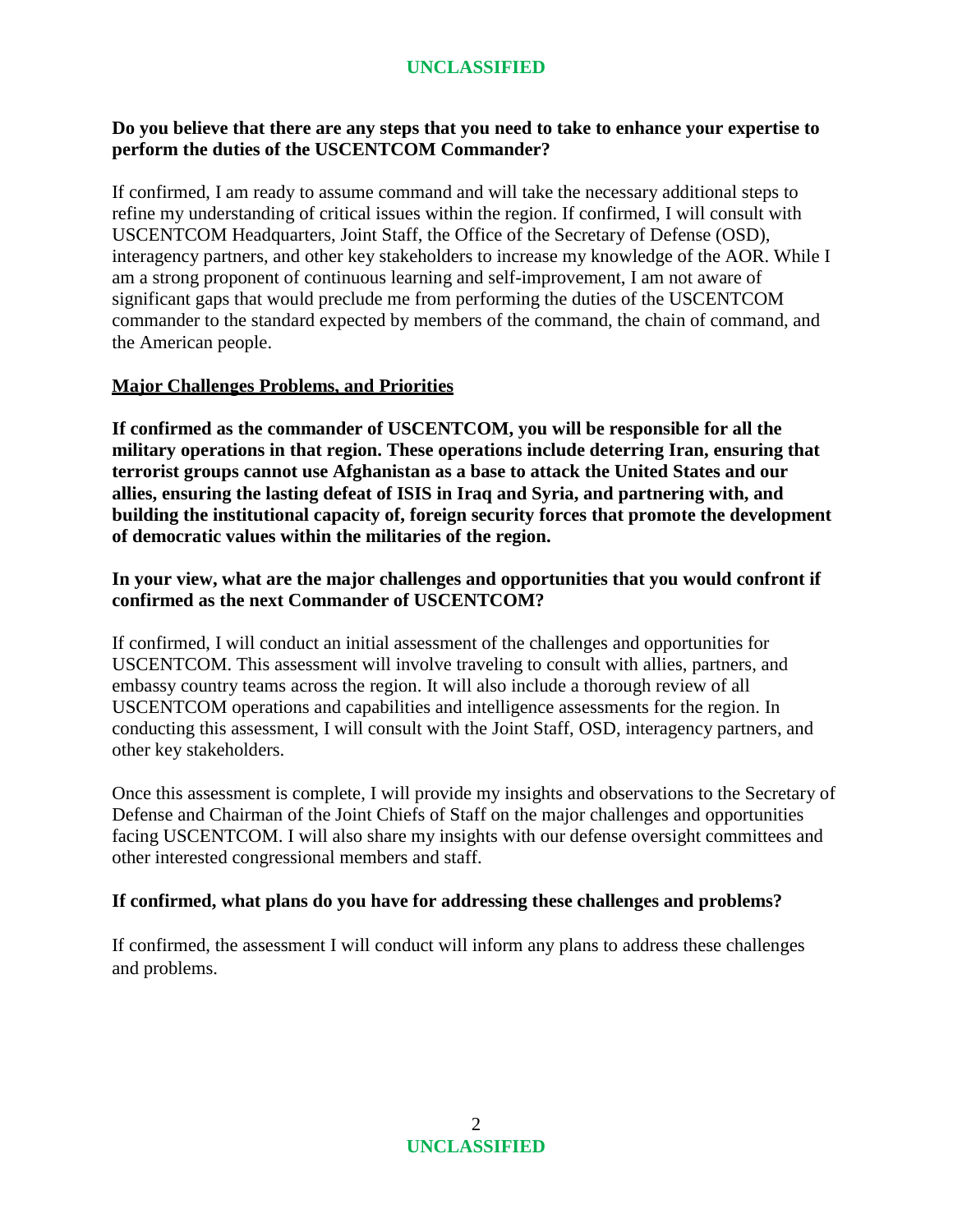## **If confirmed, what broad priorities would you establish and how would you define success and failure of your core missions in tangible terms?**

If confirmed, I will prioritize the objectives outlined in the National Defense Strategy and those directed by the President and Secretary of Defense. Success will be defined by USCENTCOM's ability to meet those objectives while protecting America's national security interests in the region.

## **If confirmed, how would you work to ensure that Department of Defense (DOD) efforts in your AOR complement the efforts of civilian agencies?**

If confirmed, I will work closely with United States ambassadors and embassy country teams across the region to ensure our efforts complement and support a whole-of-government approach to advance U.S. national security objectives with the Department of State and U.S. diplomats in the lead. Our efforts to secure the region are strengthened when closely aligned with our diplomatic, economic, informational, intelligence, and humanitarian goals.

## **National Defense Strategy and Global Posture Review**

**The 2018 National Defense Strategy (NDS) and the Interim National Security Strategic Guidance prioritized the long-term, strategic competition with revisionist powers China and Russia as the primary challenge with which the United States must contend, while also recognizing the need to deter and counter rogue regimes like North Korea and Iran and move to a more resource-sustainable approach to counterterrorism. Implementing the NDS will require the Secretary of Defense and combatant commanders to carry out missions efficiently and make hard choices.**

### **What impact, if any, do you assess this strategy has on the operations and activities of USCENTCOM?**

The 2018 National Defense Strategy placed increased emphasis on operating with and developing the capabilities of allies and partners in the region to counter the increasing influence of China and Russia and deter aggression from Iran. The strategy also articulated a need to promote regional stability and freedom of access to global commons. President Biden's 2021 Interim National Security Strategic Guidance amplifies the focus on China as the pacing challenge and Russia as a disruptor, as well as the global challenges posed by the COVID-19 pandemic and climate change.

If confirmed, I will evaluate the implications of the forthcoming 2022 National Defense Strategy for the USCENTCOM AOR. As Secretary Austin has said publicly, the next NDS will advance the concept of integrated deterrence to address the compounding and concurrent challenges we face in the strategic environment. If confirmed, I will place emphasis on opportunities to build integrated deterrence approaches across domains in collaboration with our interagency and regional partners. This will require more meaningful integration of allies and partners into our theater-level defense planning to draw on our collective sources of strength.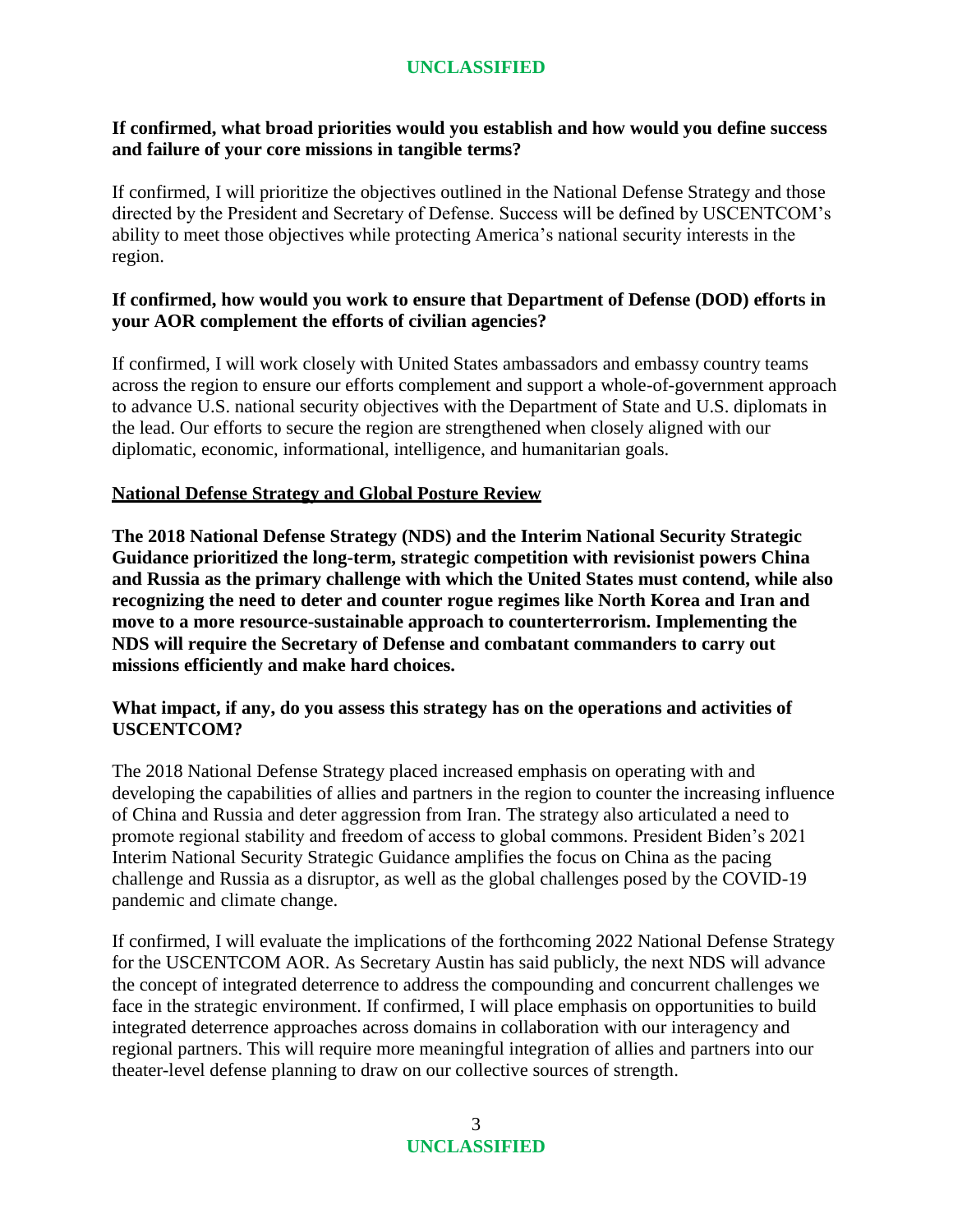Finally, if confirmed, I will seek opportunities to fill capability gaps and create opportunities for the Joint Force through cooperation with allies and partners. Moreover, I will aim to align operations, activities, and investments within the USCENTCOM AOR in a manner which disciplines our approach to campaigning and preserves warfighting readiness for the Joint Force.

### **In what ways do you assess the 2018 National Defense Strategy has shaped U.S. force posture in the Middle East?**

The 2018 NDS recognized an increasingly complex global security environment and rightfully prioritized China and Russia as the most concerning challenges for the Department of Defense. And, while the NDS reprioritized the focus towards the INDOPACOM AOR, it acknowledged the continued challenges and threats emanating from the Middle East and aligned forces appropriately.

## **Given the hierarchy of prioritization on great power competition laid out in the 2018 National Defense Strategy and in the Interim National Security Strategic Guidance, in what ways can USCENTCOM counter Russia's growing influence in the Middle East?**

I assess that the key to countering Russia's growing influence in USCENTCOM rests in developing and sustaining enduring coalitions and partnerships and working by, with, and through allies and partners. Moving forward, the command must continue to refine its country security cooperation plans to focus operations, activities, investments, and engagements on countering Russian influence. In addition to maintaining strong relationships and security cooperation, we must continue to expose malign Russian activities and highlight the risks and hidden costs our partners encounter when they pursue false Russian promises.

## **In what ways can USCENTCOM counter China's growing influence in the Middle East?**

China's growing ambition and exploitative behavior within the Middle East are best countered through enduring coalitions and partnerships. Constraining Chinese military, diplomatic, informational, and economic influence requires a whole-of-government approach that reinforces our commitments through operations, activities, investments, and engagements. Most importantly, we should contrast predatory Chinese activities that demonstrate Beijing's treatment of nations as "clients and customers" with the U.S. national commitment to partnerships and alliances. In so doing, the U.S. will remain the security partner of choice in the region.

## **What is your assessment of the GPR impacts on USCENTCOM's posture requirements? Please be specific.**

As part of my initial command assessment, I will evaluate the forces and assets required to accomplish the missions assigned to USCENTCOM and protect our national security interests in the region. A realignment of assets within the USCENTCOM AOR, whether in the maritime, ground, air, space, or cyber domain, may reduce U.S. capabilities in the region. It is therefore critical that we widen our circles of partner cooperation to address shared security challenges. This must also be analyzed against the forthcoming NDS and any subsequent reviews directed by the Secretary of Defense.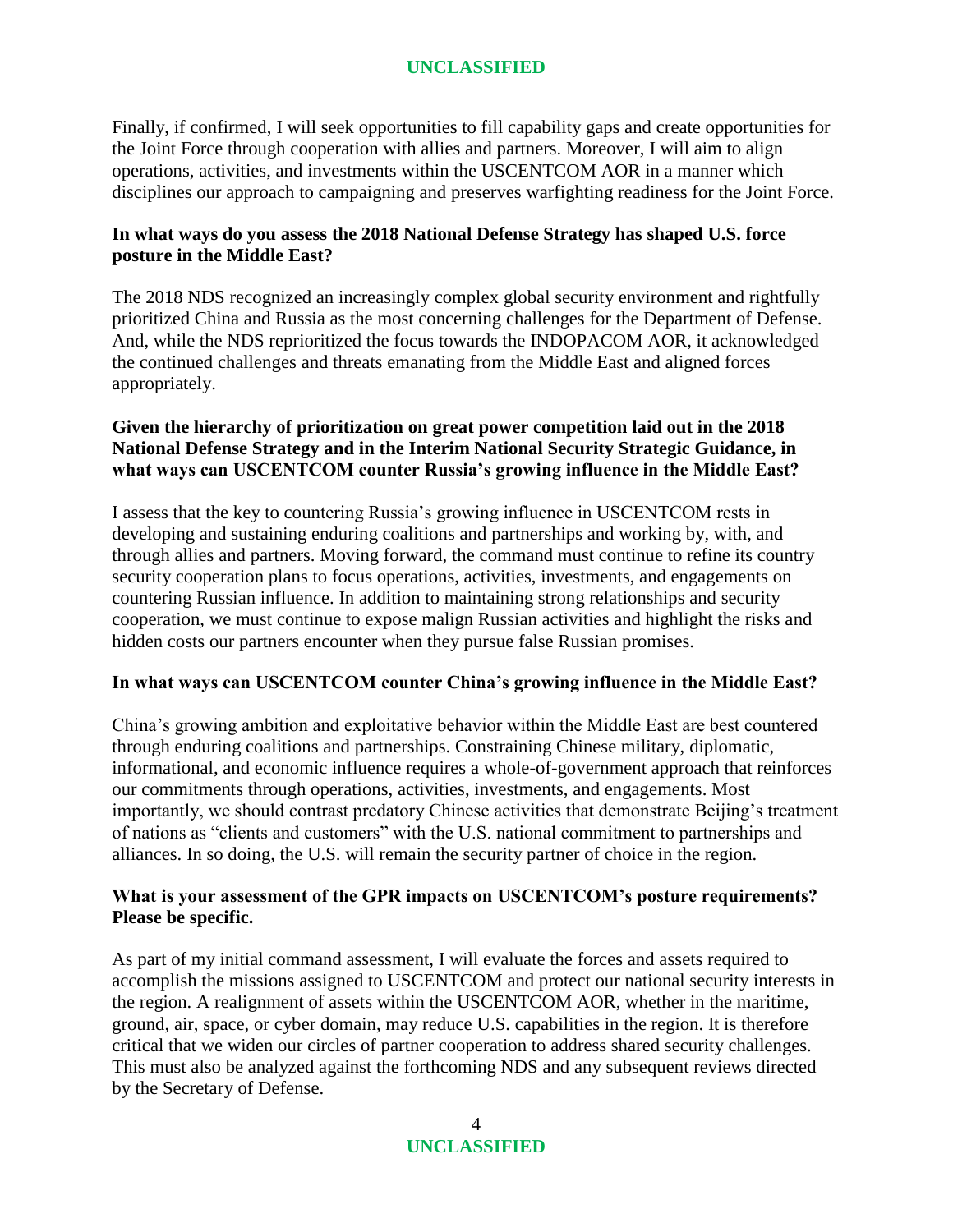## **The review directed DOD to conduct additional analysis on enduring posture requirements in the Middle East. If confirmed, what role would you expect to play in that review?**

If confirmed, and as part of my initial assessment, I will have a direct role in this process and provide my recommendations to the Secretary of Defense and Chairman of the Joint Chiefs of Staff on the USCENTCOM requirements for missions assigned and USCENTCOM enduring posture requirements, as well as the risk associated with that posture.

## **Afghanistan**

### **As the military mission in Afghanistan has concluded, what do you view as U.S. strategic interests in Afghanistan?**

In my view, the primary U.S. strategic interest in Afghanistan remains preventing Afghanistan from becoming a terrorist safe-haven that threatens the U.S. homeland. Additionally, enabling the continued relocation of American citizens, lawful permanent residents, and designated personnel from Afghanistan and supporting the State Department's continued diplomatic engagements with Afghanistan remain vital to U.S. national interests in Afghanistan.

### **Reflecting on the mission in Afghanistan, in your view, what are some of the major strategic missteps? How would you apply those lessons learned in future military operations?**

In my view, with the military mission in Afghanistan ending five months ago, we are in an early assessment period and the strategic implications of that war are not yet fully understood.

I am aware that USCENTCOM is actively evaluating the strategic and operational impacts of the Afghanistan mission and providing its best military assessment and inputs to the Secretary of Defense-directed After Action Review. Additionally, I anticipate the recently established Afghanistan War Commission will contribute to identifying major strategic missteps, actionable recommendations, and lessons learned. If confirmed, I will ensure USCENTCOM operations and activities are fully informed by these findings.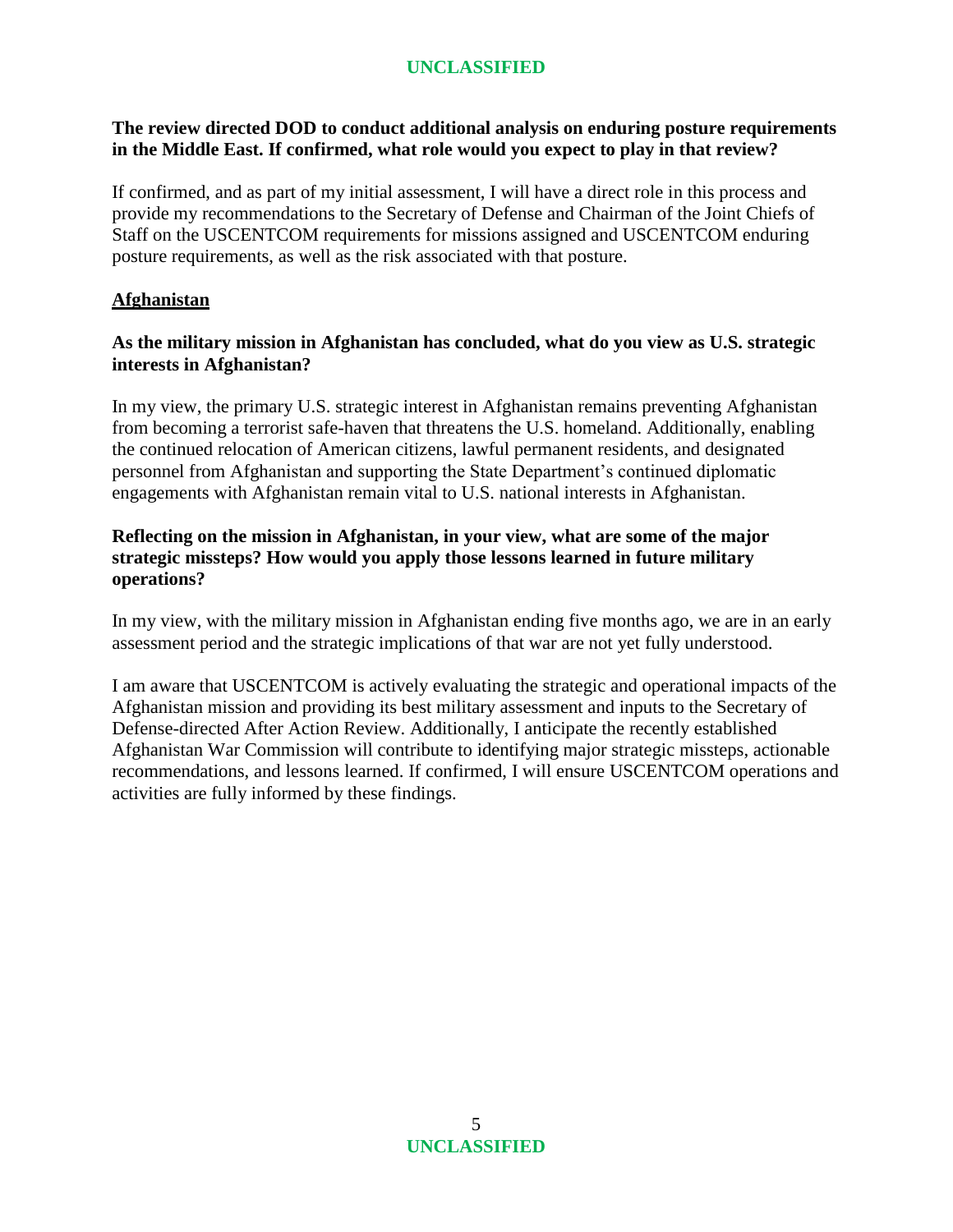## **In your view, what factors do you assess as leading to the Taliban's ultimate success in returning to power in Afghanistan?**

While the Afghanistan War Commission represents an opportunity to analyze, identify, and understand the factors that led to the Taliban's return to power, it is clear, in my view, that the Taliban successfully exploited ethnic, tribal, religious, and political fissures within all levels of the Afghan government.

Any review must evaluate the underlying factors that led the Afghan National Defense and Security Forces (ANDSF) leaders and soldiers to lose the will to fight, particularly the failures of Afghan government leadership.

## **In your opinion, what are the implications of the collapse of the Afghan National Defense and Security Forces (ANDSF) for future advise, train, and assist missions?**

I anticipate the Afghanistan War Commission will allow a full understanding of the factors that led to the dissolution of the ANDSF and the broader implications for our national security.

## **In your view, can the United States conduct effective "over the horizon" counterterrorism operations in Afghanistan without a partner force on the ground? Please explain your answer.**

Over-the-Horizon-Counterterrorism (OTH-CT) operations are, in my experience, difficult but not impossible. Though a partner force on the ground significantly improves the effectiveness of counterterror operations, OTH-CT has many benefits. Most critically, through employment of airborne intelligence, surveillance, and reconnaissance (ISR) assets, OTH-CT allows us the ability to degrade terrorist groups that pose a direct threat to the United States and our allies in places in which we lack physical access.

## **Pakistan**

# **In your view, what do you consider to be the major challenges in the U.S.-Pakistan strategic relationship?**

Pakistan is a difficult but necessary partner. Our relationship has seen progress and improved over the last few years. The major challenges in the U.S.-Pakistan strategic relationship include regional tensions between two nuclear-capable powers, India and Pakistan, a tension which complicates our work toward regional stability. Adding to this complication are the pressures of territorial and resource disputes, growing Chinese, Russian, and Iranian influence, and a humanitarian crisis in Afghanistan along Pakistan's western border. Lastly, Pakistan's reliance on Chinese economic and military support challenges American ties in the country.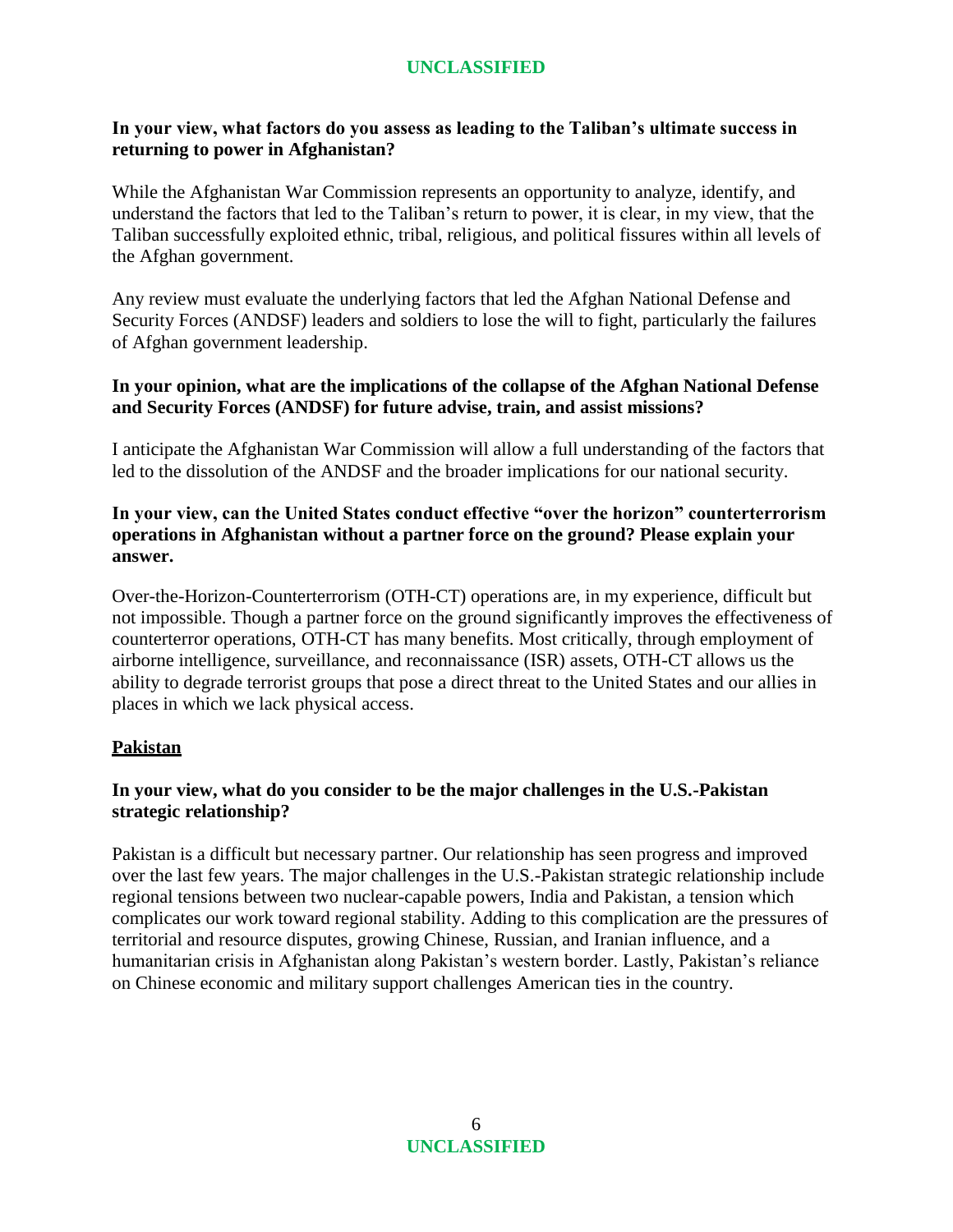### **What is your assessment of the strategic relationship between the United States and Pakistan? Do you assess that those strategic aims have changed as a result of the transition of U.S. forces from Afghanistan? If so, please describe the changes.**

The strategic relationship between the U.S. and Pakistan is complex, but necessary. We share an important partnership given the many areas in which our interests converge. Pakistan is a nuclear power that sits at the nexus of Russian, Chinese, Indian, and American geopolitical interests. Stability in South Asia region remains the most important mutual strategic interest for both the U.S. and Pakistan, and we must continue to constructively engage with Pakistani leadership to work towards achieving success on this mutual interest.

While the U.S. remains Pakistan's partner of choice, China's influence in Pakistan is growing, this may increasingly challenge our relationship.

The advancement of nuclear weapons in Pakistan, India, and China, has increased tension in the region and has regional security implications. Ambiguity or a miscalculation of the other side's capabilities or intentions could have catastrophic consequences.

#### **In your opinion, what would you consider to be areas of shared strategic interest between the United States and Pakistan?**

In my view, the U.S. and Pakistan share a number of strategic interests, including regional stability and the threat posed by violent extremist organizations. Finally, both nations also share a concern of addressing the humanitarian crisis in Afghanistan.

## **If confirmed, what changes, if any, would you recommend enhancing U.S. relations with Pakistan, particularly in terms of military-to-military relations?**

Primary among the avenues to continue enhancing the U.S. relationship with Pakistan is in the aera of counterterrorism partnership. If confirmed, I will evaluate the U.S.-Pakistan military-tomilitary relationships during my initial assessment of risks and opportunities in the region for such partnership opportunities. I will provide recommendations regarding this relationship to the Secretary of Defense and Chairman of the Joint Chiefs of Staff and, as requested, to our defense oversight committees and other interested congressional members and staff.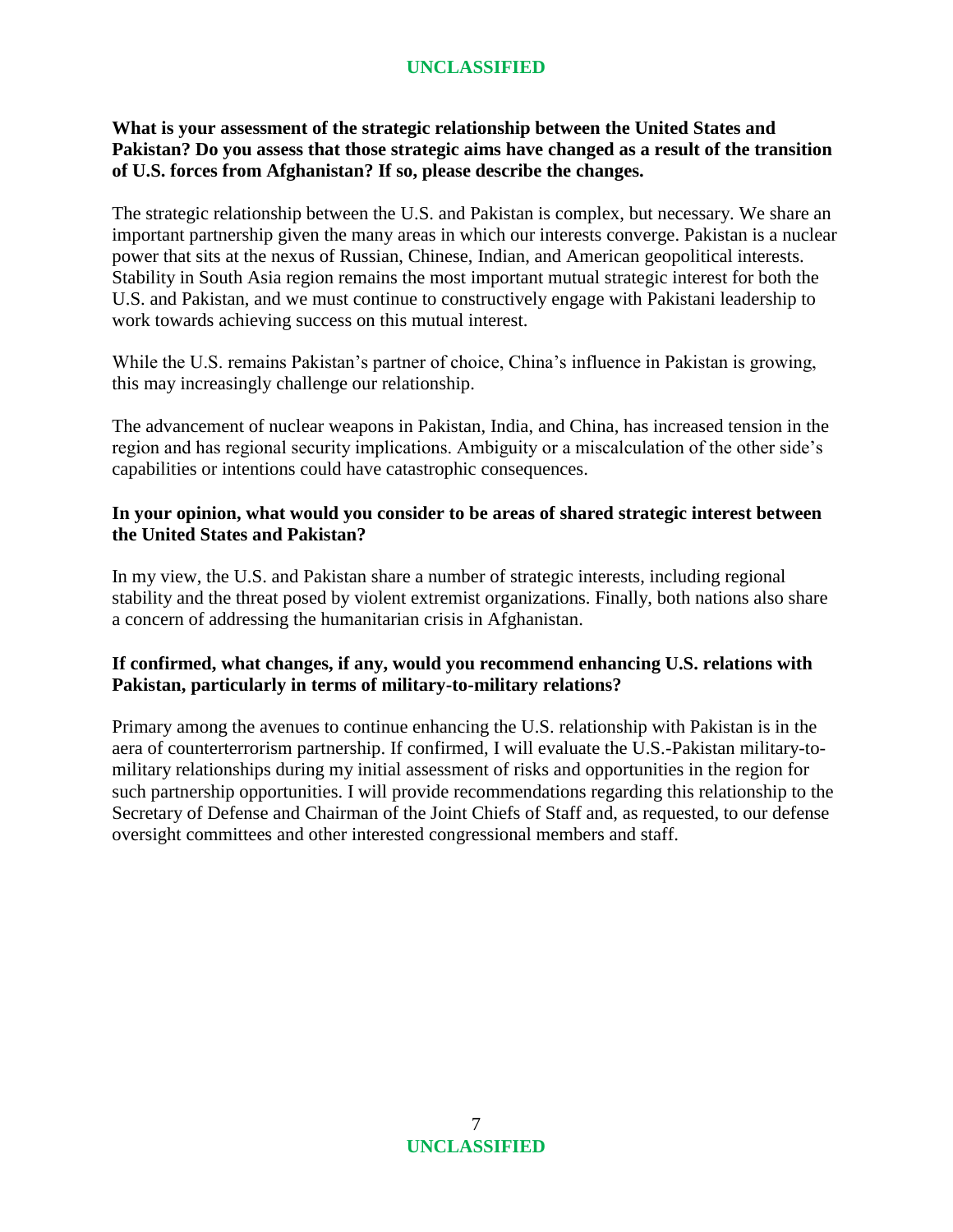#### **Central Asia**

### **What is your understanding of the role Russia and China are seeking to play in the Central Asian states? Do you assess that their strategic aims have changed following the end of the U.S. combat mission in Afghanistan?**

It is my understanding that Russia and China seek decisive roles in Central Asia. I assess the end of the U.S. combat mission in Afghanistan created a void in Central Asia that Russia and China will seek to fill. In particular, Russia and China are likely concerned over the potential for growth and expansion of violent extremists in Afghanistan with the US withdrawal and fall of the former government, and are therefore incentivized to increase influence in the country.

In addition, Russia considers Central Asia as firmly within its sphere of influence and views the region as a security buffer against unwanted foreign interference, particularly on the part of the U.S., Europe, and China. The recent crisis in Kazakhstan marked a major milestone for the Russian-led Collective Security Treaty Organization (CSTO) and demonstrates Moscow's intent to ensure the region remains stable and reliant on Russia as its sole security guarantor. Russia retains an advantage in the region through extensive bilateral engagement with all five Central Asian states leveraging social and historical ties, established intelligence networks, economic dependences, and military relationships.

Meanwhile, Beijing seeks access to Central Asian natural resources to meet Chinese industrial demands, to expand the use of Central Asian transportation infrastructure and to counter perceived security threats. China invests in industry throughout the Central Asian region. Since 2016, China increased security engagement with the region bilaterally and through Chinadominated security structures, exemplified by the Quadrilateral Coordination and Cooperation Mechanism that allows China to jointly patrol the Tajikistan-Afghanistan-China border region. Beijing does not want to be a regional security guarantor and is focused only on threats that directly affect China while capitalizing on Russia's approach to perceived threats across the region.

Central Asian states will likely continue to maintain their relationships with the U.S. and allies, both as a hedge against excessive external influence, and as leverage to elicit advantages and concessions from Russia and China.

### **In your view, do you consider Central Asia as a place where the United States is in longterm strategic competition with Russia and China? If so, what can USCENTCOM do to tip the regional balance in favor of the United States?**

Yes, given that strategic competition with Russia and China remains a global priority, it is my view that Central Asia presents significant opportunities. Based on geography and history, Russia and China possess an outsized impact politically, economically, and militarily within Central Asian States. Influence and access to Central Asia requires that USCENTCOM participate in whole-of-government commitment to strengthen our relationships in Central Asia. Increased cooperation should continue to focus on areas where U.S. and partners' interests intersect.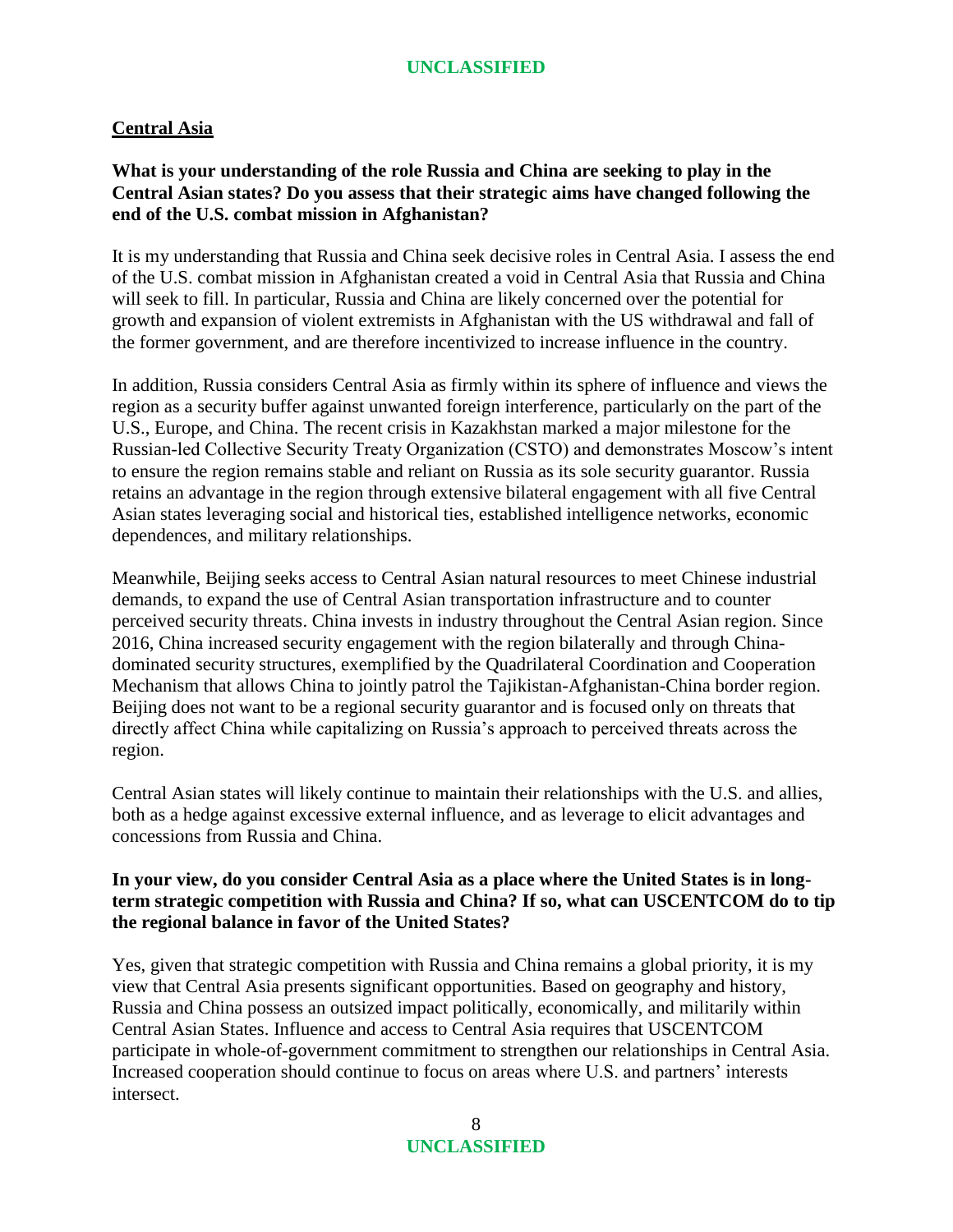## **In your opinion, what are the potential consequences for U.S. access and interests in the region if the U.S. does not actively engage with Central Asian partners?**

Advancing U.S. interests in the CENTCOM region requires active engagement with Central Asian partners. Given advanced Chinese and Russian influence, durable partnerships that benefit our mutual security assume increased importance.

By contrast, curtailed engagement with Central Asian partners could cede American access and influence. Russia actively seeks to maintain influence in the region and endeavors to bolster its position as the perceived security provider of choice in Central Asia. Russia continues to foment the idea of U.S. abandonment of Central Asia in the aftermath of American withdrawal from Afghanistan. Similarly, China, through its calculated investments in the region, seeks economic advantage.

## **Iraq and Syria**

### **What is your assessment of the current threat posed by ISIS?**

In my view, ISIS remains a serious threat to U.S. interests. In 2021, ISIS maintained 17 publicly recognized branches and claimed responsibility for attacks in dozens of countries. While a loss of key leaders and a lack of resources have severely hindered the organization, ISIS sustains a capable threat to the security of the USCENTCOM AOR, as evidenced by the recent attack on the al-Hasakah detention facility. ISIS remains a learning, adaptable and committed organization with a dedicated core. Consistent pressure by the Iraqi Security Forces (ISF) in Iraq and the Syrian Democratic Forces (SDF) in Syria, enabled by U.S. and Coalition forces, prevents ISIS from expanding and conducting external attacks. Displaced persons and refugees are susceptible to exploitation and radicalization by ISIS. ISIS also seeks opportunities in Afghanistan where the group has gained considerable personnel and resources.

## **What is your assessment of the current security situation in Syria?**

The security situation in Syria is complex and tenuous. Syria's military and Pro-Regime Forces (PRF) have a decisive advantage over the remaining opposition groups and the Assad regime is positioned to end the civil war militarily. However, the underlying causes of the conflict, including political disenfranchisement, poverty, water scarcity, and economic instability, will likely persist beyond the conflict's end. Most critically, ISIS remains a threat to both the U.S. and partners in the region.

## **In your view, what are the U.S. national security objectives in Syria? To what extent does continued U.S. force presence in Syria support those objectives?**

The military's mission in Syria is to ensure the enduring defeat of ISIS. Although the so-called physical caliphate is territorially defeated, the group transitioned to an insurgency that poses a continued threat to the U.S. homeland, our allies, and the stability of our regional partners. This continued threat is exemplified by recent attacks and attempts to free thousands of ISIS fighters from prisons in Syria.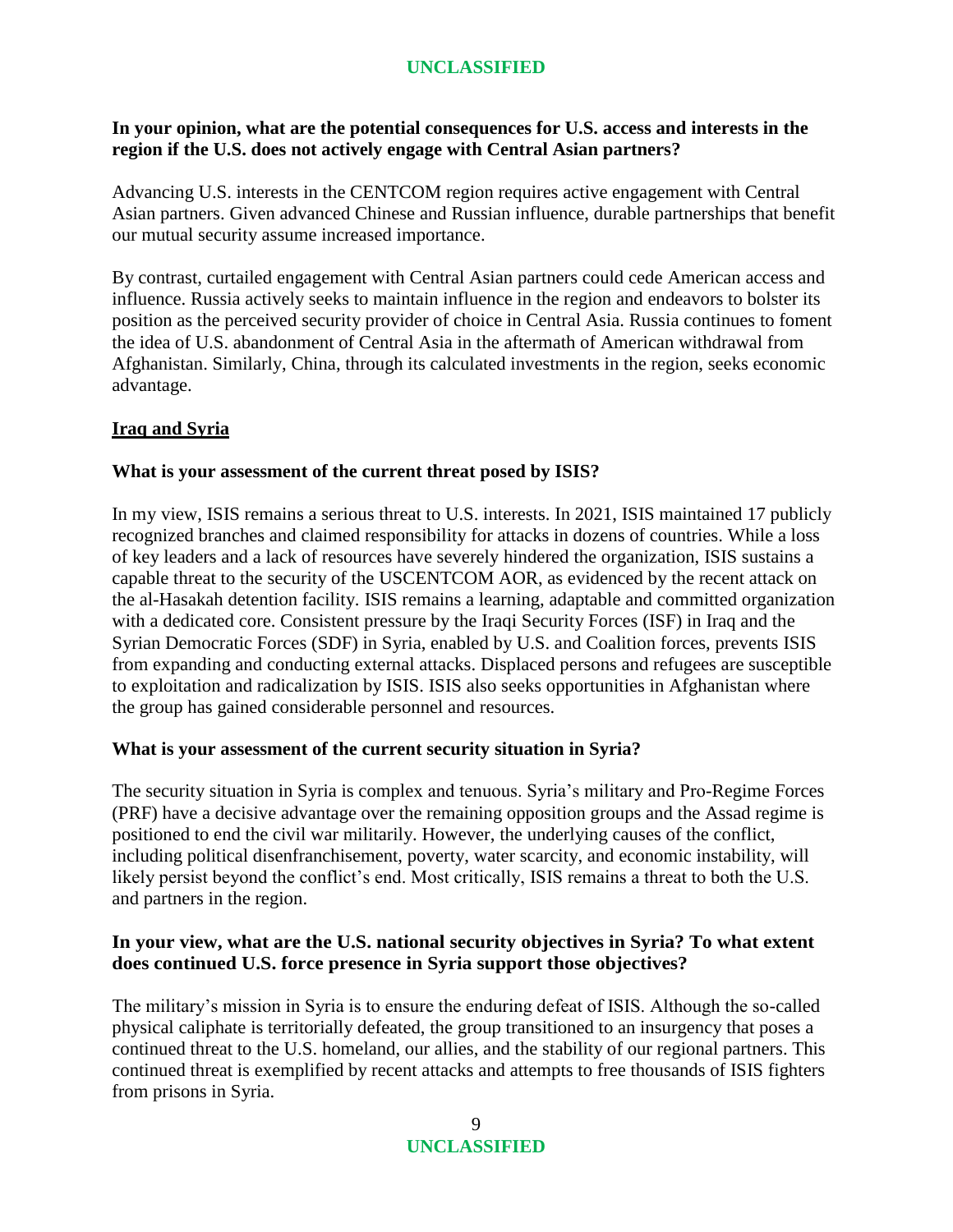Our presence supports a whole-of-government approach to achieve other strategic objectives in Syria, including countering Iran and Russia. Tehran's military, paramilitary, and proxy involvement in Syria should be of concern, as it directly threatens Israel and Jordan, and risks dangerously escalating regional tensions. Lastly, our security presence allows for provision of humanitarian assistance by international and non-governmental organizations that would otherwise not be possible.

## **In your view, should U.S. troop levels in Syria be tied to the achievement of certain conditions on the ground? If so, what conditions do you believe should factor into decisions about U.S. troop levels in Syria?**

Mission requirements drive troop levels in all operations and there are always a series of operational factors that must be considered. Risk to force and risk to mission must be considered in locations such as Syria where minimal U.S. and partner force footprints exist. Any modification of troop levels should take into account the SDF's capability to prevent ISIS from reestablishing a base of operations.

## **What additional military steps, if any, should the United States be taking to advance the process for a political solution in Syria?**

While political solutions require a whole-of-government approach, from a military perspective, it is critical that USCENTCOM and Combined Task Force-Operation INHERENT RESOLVE (CJTF-OIR) continue to support our partner forces as they provide local military security and time and space for the continued development of local governance and security structures.

## **What role, if any, do you believe U.S. military advisors should play in transitioning Syrian Defense Forces (SDF) to conduct local security vice offensive operations to clear territory held by ISIS?**

U.S. military advisors play a critical role in the development of the SDF, to include in their ability to provide local security.

## **What is your assessment of the current security situation in Iraq?**

My assessment is that Iraq's security and political situation is fragile. Government formation is the national priority following the October 2021 elections that resulted in the Sadrist bloc gaining a plurality in the new Parliament. As the process continues, Iranian-aligned political parties and militia groups may escalate violence, particularly if they perceive diminishing opportunity to influence the course of government formation. ISIS in Iraq remains a credible threat to Iraqi security; the group uses complex attacks and subverts the local and provincial governments to grow its influence and expand its insurgency. Iran and its associated militias present the most direct threat to U.S. personnel and interests in Iraq.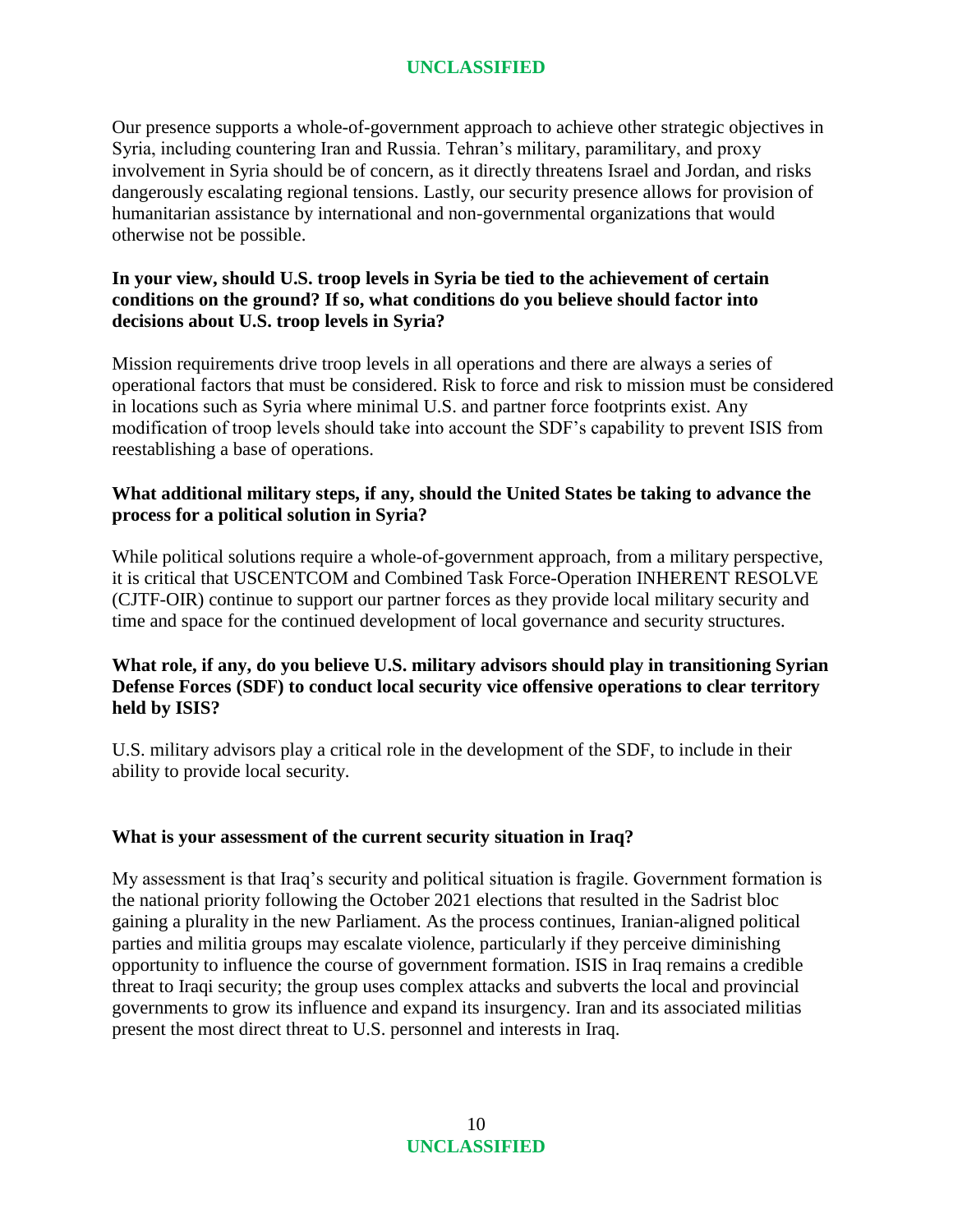## **What is your understanding of the current U.S. strategy and objectives in Iraq?**

My understanding is that the primary U.S. objectives in Iraq include the enduring defeat of ISIS and maintenance of a strategic partnership with the Government of Iraq. The strategy relies on a whole-of-government approach, to include a military focus on the development of capable, selfreliant, and accountable security forces, supported by the Government of Iraq.

## **All U.S. forces in a combat role have transitioned from Iraq. Going forward, what do you envision to be the missions and size of the U.S. military presence in Iraq?**

Although U.S. and coalition forces have transitioned from combat, ISIS elements remain active with an ability to regenerate and reconstitute. If confirmed, my initial assessment will include an evaluation of force requirements based on the missions and tasks given to USCENTCOM by the President and Secretary of Defense.

### **What steps would you recommend for normalizing security assistance to the Iraqi Security Forces in the coming years?**

If confirmed, I will assess the advisability and feasibility of normalizing security assistance to the Iraqi Security Forces in the coming years. I would do so in close consultation with Embassy Baghdad and the Commander of Combined Joint Task Force Operation INHERENT RESOLVE (CJTF-OIR) and will provide my advice to the Secretary and Chairman to inform the interagency discussion and legislative considerations of authorities and funding. The Counter-ISIS Train and Equip Fund (CTEF) represents a crucial component of the United States whole-of-government approach to the enduring defeat of ISIS; any changes to this important funding source must be carefully analyzed to ensure our partner-based approach remains effective.

### **What do you see as the appropriate role for NATO in Iraq? What adjustments would you make, if any, to NATO's current mission in Iraq?**

If confirmed, a key component of my initial assessment will include an evaluation of the role for the NATO Mission in Iraq. If confirmed, I will maintain a collaborative approach with NATO headquarters to ensure our forces on the ground forces maintain their close relationships.

### **In your view, what should the United States do regarding the repatriation of ISIS prisoners currently detained by the Syrian Democratic Forces and the Government of Iraq?**

Repatriation is among the primary challenges USCENTCOM faces in Syria, as demonstrated by the recent ISIS attack on the al-Hasakah detention facility and subsequent SDF operations to recapture ISIS escapees. This issue requires a whole-of-government approach focused on engagement with allies and partners. The thousands of ISIS detainees of foreign descent represent an ISIS Army-in-waiting and, if confirmed, I will address this vulnerability together with interagency partners and allies.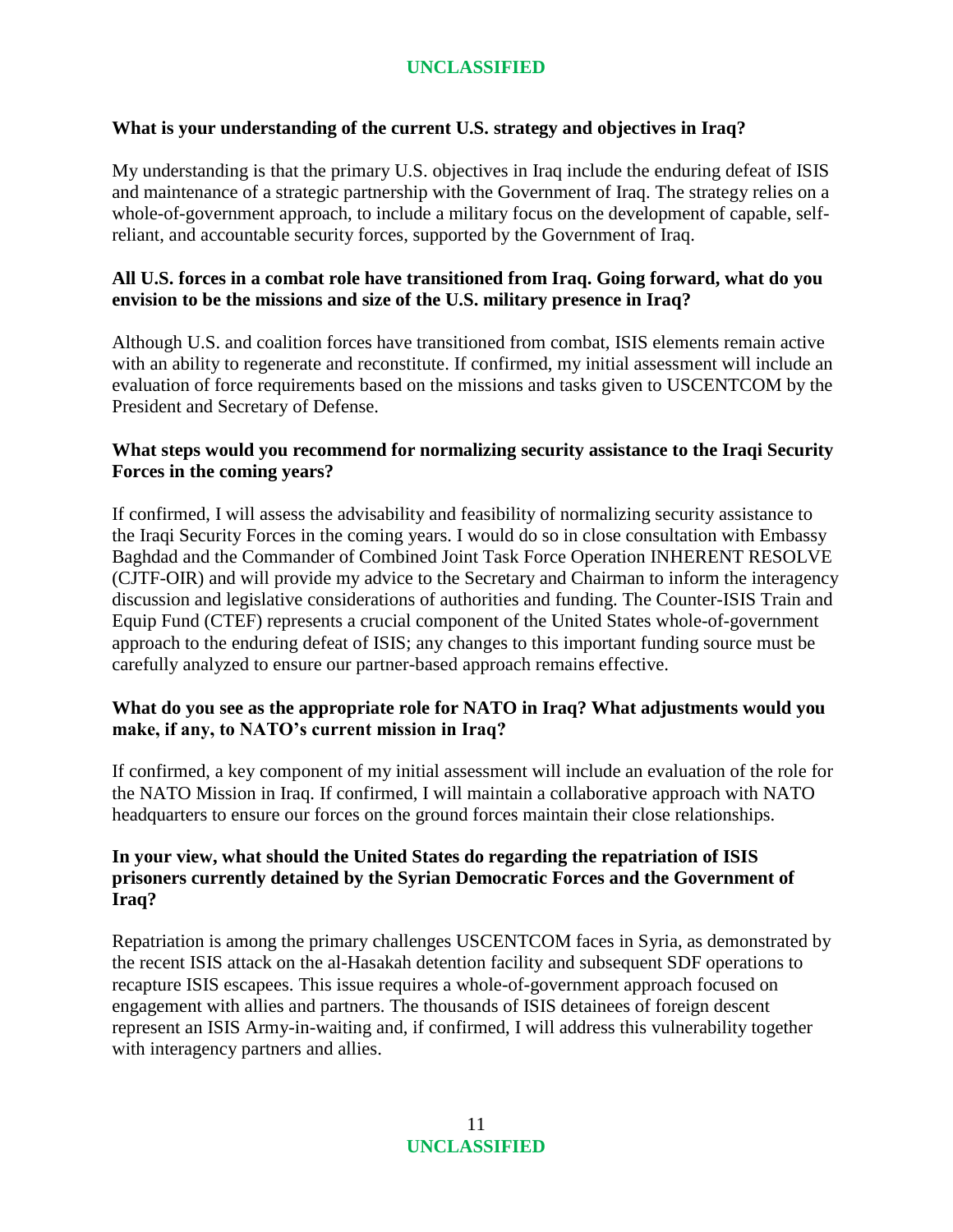### **Iran**

#### **What is your assessment of the current military threat posed by Iran?**

Iran remains the primary and enduring threat in the USCENTCOM area of operations due to its use of its increasingly sophisticated military capabilities, broad proxy network, and periodic willingness to use force against the U.S., our allies, and partner forces. Iran's rapidly expanding military capabilities enable it to coerce its neighbors, threaten international trade, and exploit instability throughout the region.

Tehran's primary power projection tools are ballistic missiles, UAVs, and expanding maritime capabilities. Iran's missile inventory includes both medium-and short-range ballistic missiles capable of holding many regional targets at risk. Iranian surface-to-air missiles pose a significant threat to U.S. intelligence, surveillance, and reconnaissance assets operating in international airspace. Additionally, naval cruise missile technologies will strengthen Iran's Anti-Access Area Denial efforts and increase Tehran's ability to hold critical sea lines of communication at risk and threaten countries in the region with greater speed, precision, and lethality. Iran also leverages a network of proxy forces to advance its power base and build strategic depth. Iran repeatedly demonstrates a willingness to share advanced conventional weapons with Shia militant proxies and partners throughout the region.

# **Are U.S. military forces and capabilities currently deployed to the USCENTCOM AOR adequate to deter and, if necessary, respond to threats posed by Iran?**

If confirmed, I will conduct a careful assessment of forces required in the region with consideration for the significant military capabilities and threats emanating from Iran. This assessment will examine force levels necessary to deter and, if necessary, respond to Iranian threats and assess risks and mitigating strategies.

### **What is your assessment of U.S. national security interests associated with the growth of Iranian influence in the Middle East?**

My assessment is that Iran's negative influence in the region continues to grow and is incompatible with U.S. national interests, as well as those of our allies and partners. Iran views the U.S. as its greatest enduring threat and continues a multifaceted approach to remove U.S. forces from the region while avoiding escalation into major conflict. The risk of miscalculation and escalation remains high.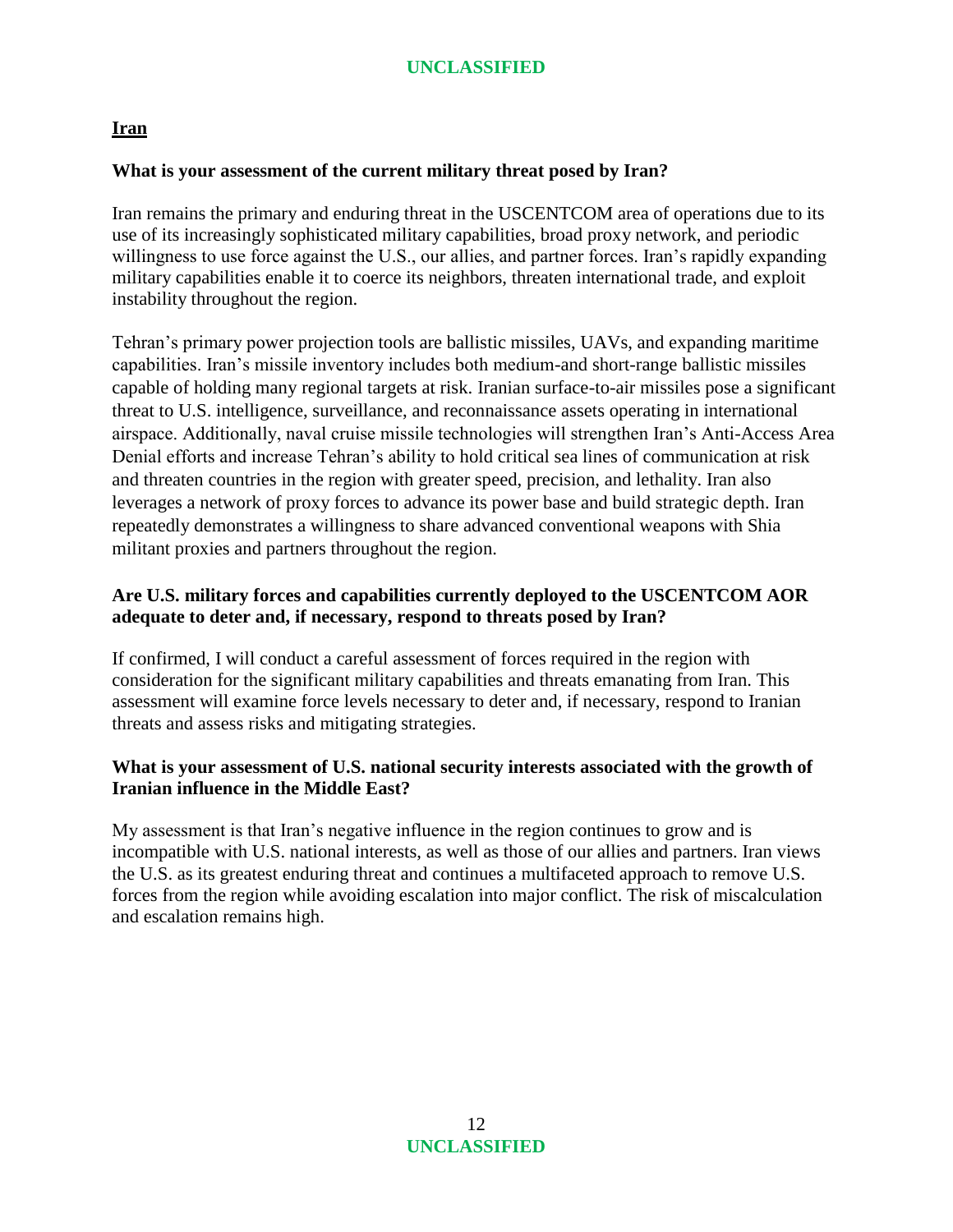# **If the United States returned to compliance with the Joint Comprehensive Plan of Action (JCPOA), what concerns, if any, would you have for regional security?**

Iran is, in my view, the single biggest contributor to instability in the region and any agreement must fully prevent Iran from obtaining a nuclear weapon. Without knowledge of the specific terms of ongoing diplomatic negotiations, it is premature to assess the outcomes on regional security. Renewed negotiation efforts must consider the significant changes that have occurred in the security and geopolitical environments since the 2018 American withdrawal from the agreement.

## **What actions, if any, do you believe the United States and the international community could undertake to counter Iran's increasing conventional military capabilities?**

It is my view that together with the international community and our Middle East partners, the U.S. maintains a shared objective in countering Iran's proliferation of Advanced Conventional Weapons and its support to proxies. In addition to continued diplomatic engagement, I assess that USCENTCOM must continue its efforts to enhance interoperability with allies and partners to deter and, when required, defeat Iranian conventional military capability across multiple domains. Finally, we must continue investing in technology, to include Artificial Intelligence and machine learning platforms and programs, to increase our ability to detect, defend, and respond to conventional Iranian military capabilities.

### **In your view, what risks, if any, are associated with reducing U.S. military presence in the Middle East with respect to the threat posed by Iran?**

If confirmed, I will assess whether a reduction of U.S. force presence impacts our ability to achieve objectives for the region and undermines the assurances we provide allies and partners. Part of this assessment will address key areas in which partners, allies, or interagency elements can fill capability gaps or further enable efforts. It is my view that the current U.S. military posture in the Middle East serves as an important role in unifying a coalition of regional partners and provides a counterbalance to Iran's malign regional influence. If confirmed, I would ensure USCENTCOM continues to work hard in sustaining enduring military, security, and intelligence ties with our regional partners.

## **What is your assessment of the purpose and threat posed by Iran's ballistic missile program? To what extent is the U.S. and our partners in the region postured to counter the Iranian ballistic missile threat?**

If confirmed, I will assess whether U.S. and our partners' integrated air and missile defense capability is adequate to counter Iranian ballistic missile threats in the short term. I intend to prioritize working with regional partners on their air defense systems with the aim of fully integrating air and missile defense across the region.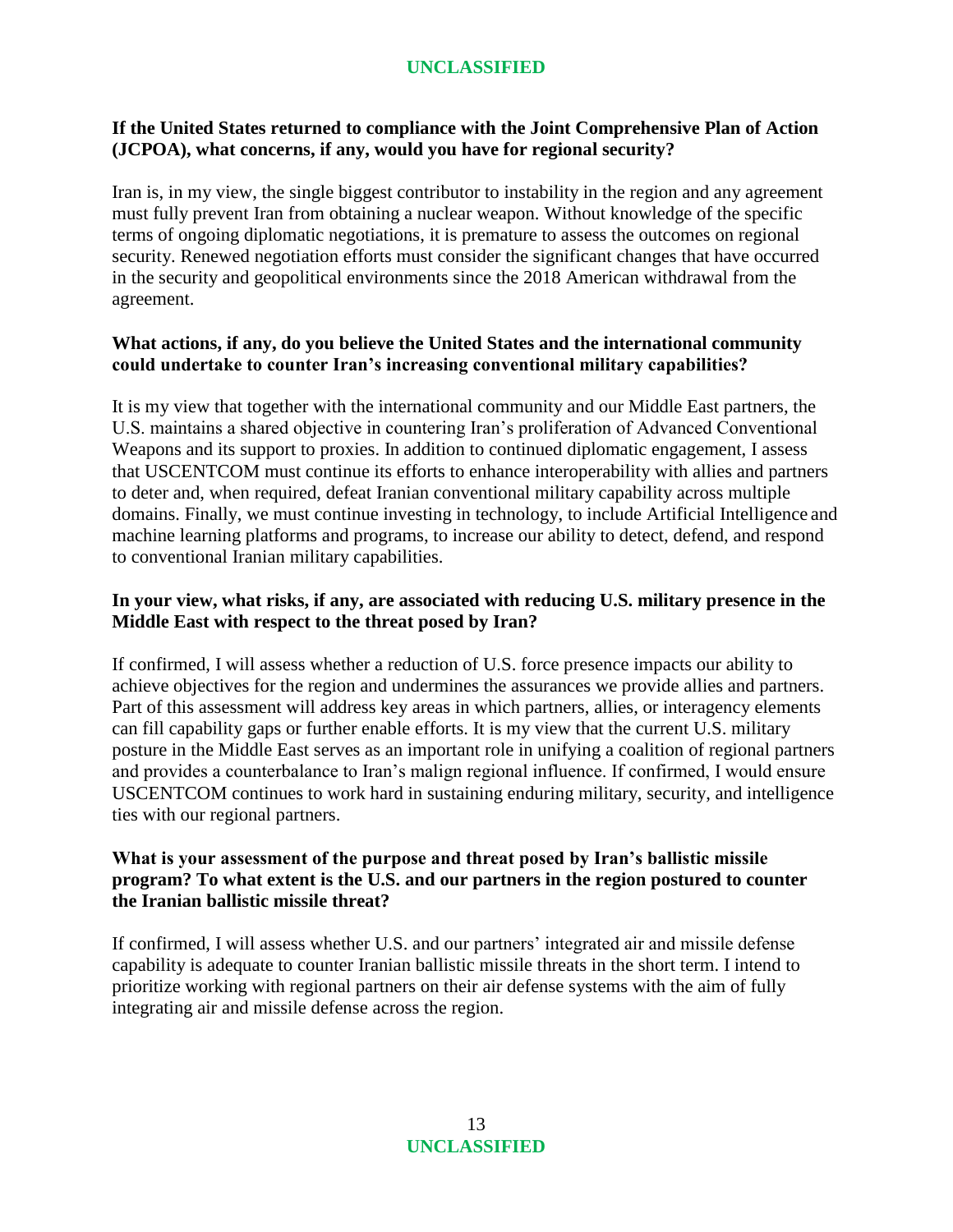# **In your view, what role, if any, should USCENTCOM play in countering Iran's support of international terrorism and proxy forces throughout the USCENTCOM AOR?**

It is my view that USCENTCOM should support a whole-of-government approach to countering Iran's support for international terrorism and proxy forces. The Iranian regime leverages the Iranian Revolutionary Guards Corps-Qods Force in managing proxies in Yemen, Syria, Iraq, and Lebanon through the proliferation of advanced weapons technology and destabilizing actions. USCENTCOM will counter Iranian efforts with continued operations, activities, investments, engagements, and support to partners in the region.

## **Yemen**

## **What is your assessment of the threat posed by al Qaeda in the Arabian Peninsula (AQAP) and ISIS-Yemen to the United States?**

My understanding is that Al-Qaeda's capabilities have been significantly weakened and appear to be on a declining trajectory. AQAP threatens the U.S. primarily through its ability to inspire lone actors to carryout high-profile attacks.

## **What is your assessment of the current U.S. strategy to counter AQAP and ISIS-Yemen?**

Yemen is a complex environment that will continue to evolve. If confirmed, I will use my initial assessment to evaluate our strategy and determine the resources and tools necessary to counter violent extremist organizations in Yemen. It is my view that a sound strategy requires close coordination with partners within DOD, the intelligence community, the interagency, and our allies and partners to assess and address threats emanating from Yemen.

## **In your view, what are the U.S. national security interests in Yemen?**

As I understand it, U.S national security interests in Yemen are to prevent an attack on the U.S homeland or U.S. allies and partners in the region, reduce human suffering resulting from the humanitarian disaster, promote regional stability, and protect global economic trade routes.

## **What is your assessment of the Iran-backed Houthi ballistic missile, unmanned aerial vehicle, and other threats emanating from Yemen to U.S. regional partners, U.S. interests, and freedom of navigation?**

It is my view that the Houthi threat to U.S. and partner interests in the region remains high. The risk to U.S. personnel, citizens, partners, and interests is substantial given the Houthis' capabilities to inflict harm and demonstrated willingness to conduct complex strikes against major urban areas, including Riyadh and Abu Dhabi.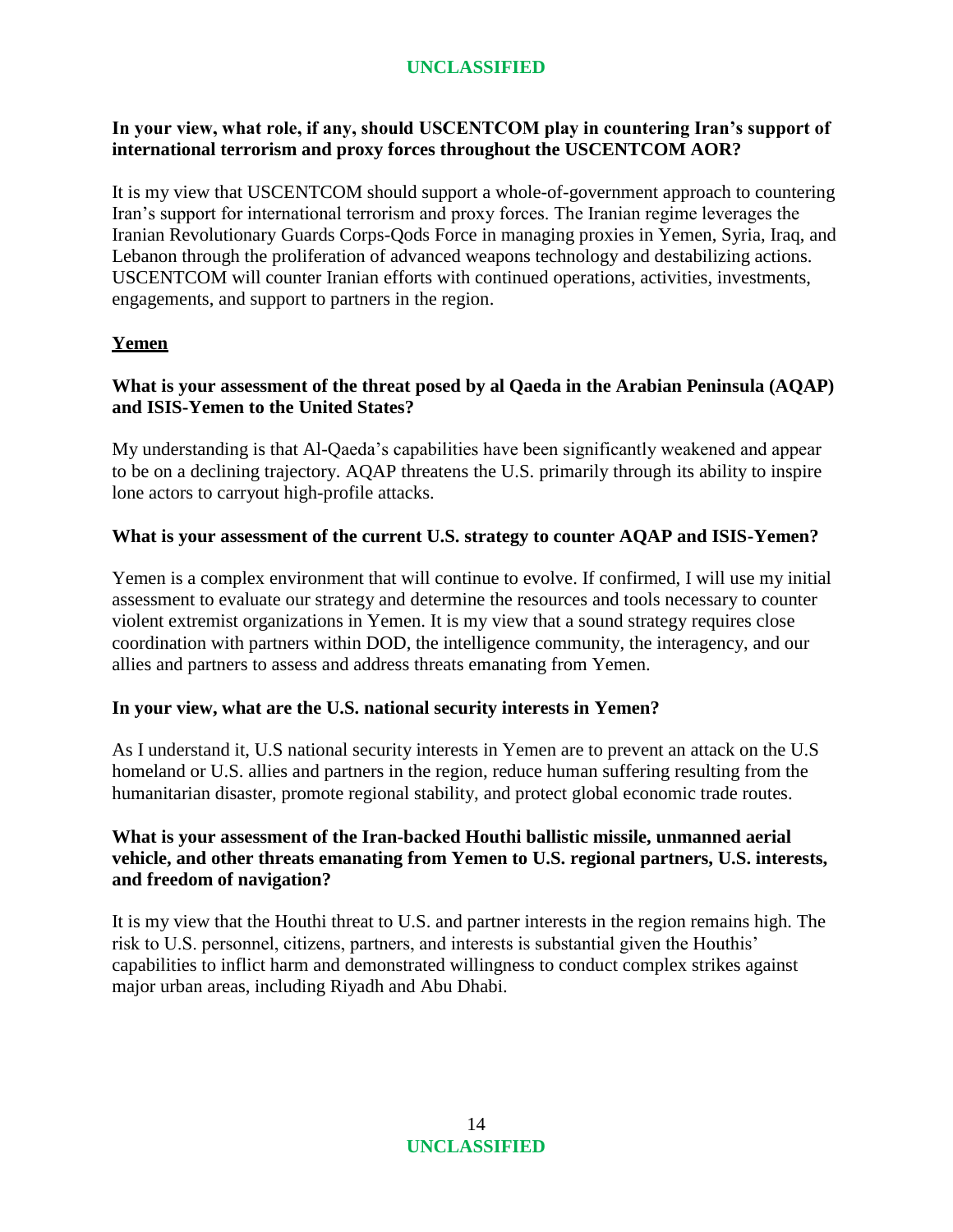## **What do you see as the implications of the Biden Administration's decision to cease offensive support operations to the Saudi-led coalition?**

I believe there is no purely military solution to the current crisis in Yemen. If confirmed, I will include in my initial assessment an evaluation of the current state of Saudi-led coalition operations in Yemen and will provide these insights and recommendations to the Secretary of Defense and the Chairman of the Joint Chiefs of Staff and keep the Congress fully informed as requested.

## **In your view, what role, if any, should the United States play in supporting the Saudi-led coalition in Yemen?**

This is a question of national significance for elected officials and U.S. policymakers. It is my understanding the U.S. government is working closely with the UN Special Representative (UNSR) and the UN Special Envoy for Yemen to support the ongoing diplomatic efforts to bring the Yemeni conflict to a negotiated end.

# **Egypt**

### **What is your assessment of the security situation in Egypt, including the Sinai Peninsula?**

Egypt's political and security situation is stable. Like most nations, Egypt faces domestic challenges, including a weak economy, poverty, and water scarcity. Sinai-based extremist threats are largely contained, and, with continued counterterrorism pressure, ISIS-Sinai should remain a manageable concern for Cairo. I assess the historically strong U.S. and Egyptian military-to-military relationship remains our most reliable option to assist and positively influence security with this critical regional partner.

## **What is your assessment of the U.S.-Egypt security relationship?**

The U.S.-Egypt security relationship is strong. If prioritized and resourced, this relationship will endure as a critical pillar of regional stability. Within this context, we should continue to share our values of accountability with our partners.

#### **What is your assessment of the role Egypt plays with respect to regional stability?**

Egypt's standing as the largest Arab nation and its strategic location at the nexus of North Africa and the Middle East means Cairo must remain a positive contributor to regional stability. Egypt's military routinely contributes to regional security, participating in multinational exercises and sustaining cooperation with the U.S. and other important partners.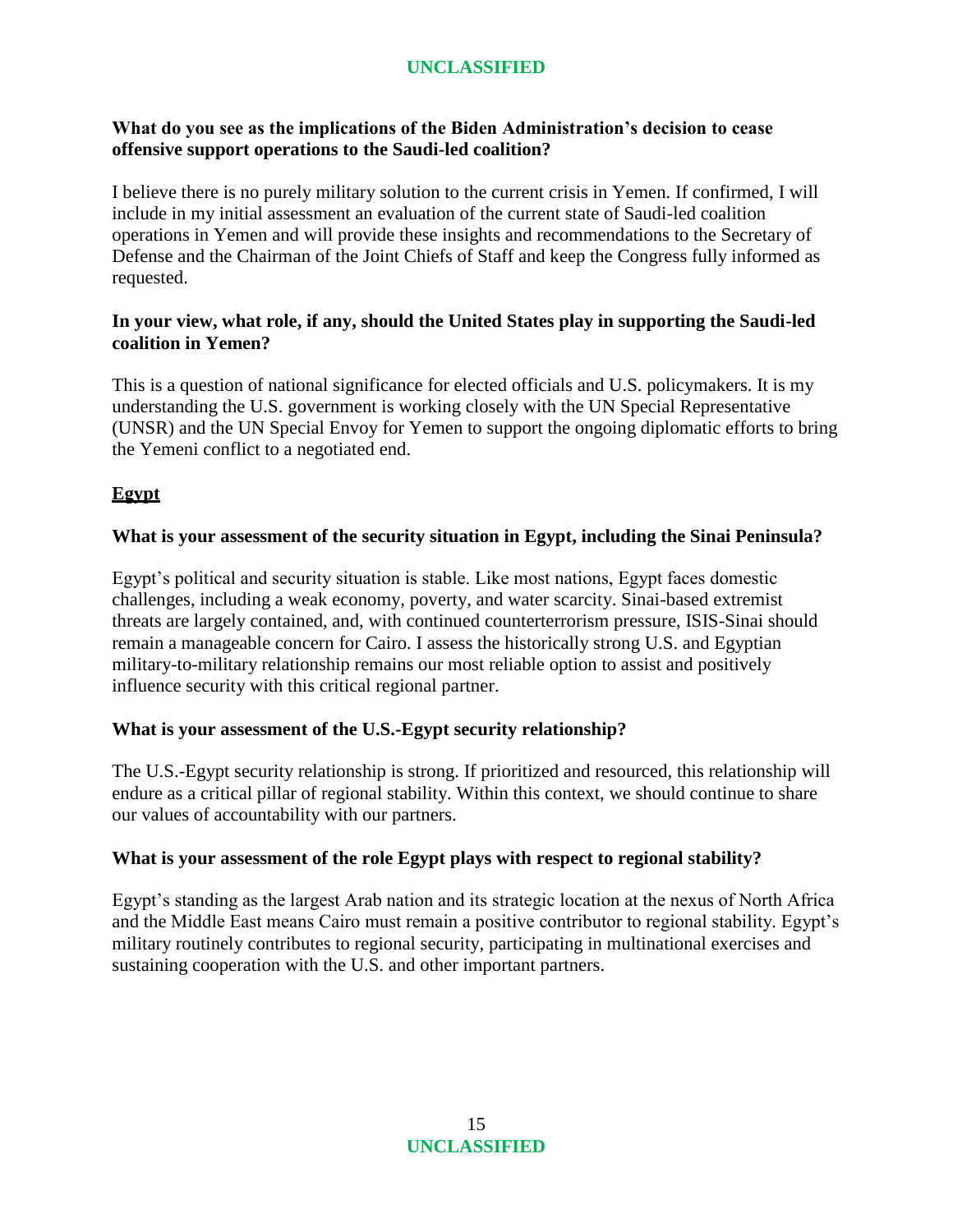# **What is your assessment of Egypt's counterterrorism operations?**

If confirmed, my initial assessment will include an evaluation of Egypt's counterterrorism operations. Egypt's effort to counter ISIS-Sinai made meaningful progress in 2021. If confirmed, I will continue efforts to support the development of Egyptian counterterrorism forces and our commitment to building a more capable, self-reliant, and accountable partner force.

## **How do you assess the threat of the Muslim Brotherhood, al-Qaeda, and the ISIS affiliate Wilayat Sinai, respectively, to the security situation in Egypt and the stability of the Sisi government? To what extent do you believe that countering each of these groups should be a focal point of U.S. engagement and strategy in Egypt?**

I assess the Sisi government remains capable of degrading violent extremists in Egypt, including the Sinai. U.S. military efforts should be focused on groups, including al-Qaeda and ISIS's Sinai affiliate, which pose threats to U.S. and regional security. The U.S. should continue to support the development of Egyptian counterterrorism forces into capable, self-reliant, and accountable forces.

## **Lebanon**

## **What is your assessment of the Lebanese Armed Forces (LAF), including their ability to act as the sole guarantor of Lebanon's security and sovereignty?**

I assess that a lack of government funds since September 2019, emanating from Lebanon's economic and political crises, resulted in a consistent decrease in LAF troops available for operations, thereby degrading LAF capabilities. If confirmed, I intend to seek opportunities to strengthen the partnership with the LAF and fully assess their capabilities.

## **In your view, what is the appropriate role for the U.S. military in Lebanon?**

In my view, the appropriate role for the U.S. military in Lebanon is in providing security cooperation with the LAF. The U.S. military security cooperation relationship with the LAF is critical in Lebanon and has broader impacts for the region. Based on previous assignments, I understand that the LAF has a strong record of safeguarding U.S.-provided equipment, and the organization keeps meticulous records of such equipment.

The LAF serves as a reliable U.S. security partner. The U.S.-LAF partnership is increasingly critical, given expanding influence by Lebanese Hizballah, Iran, Russia, and China, in the country. If confirmed, I will seek opportunities to strengthen our partnership with the LAF.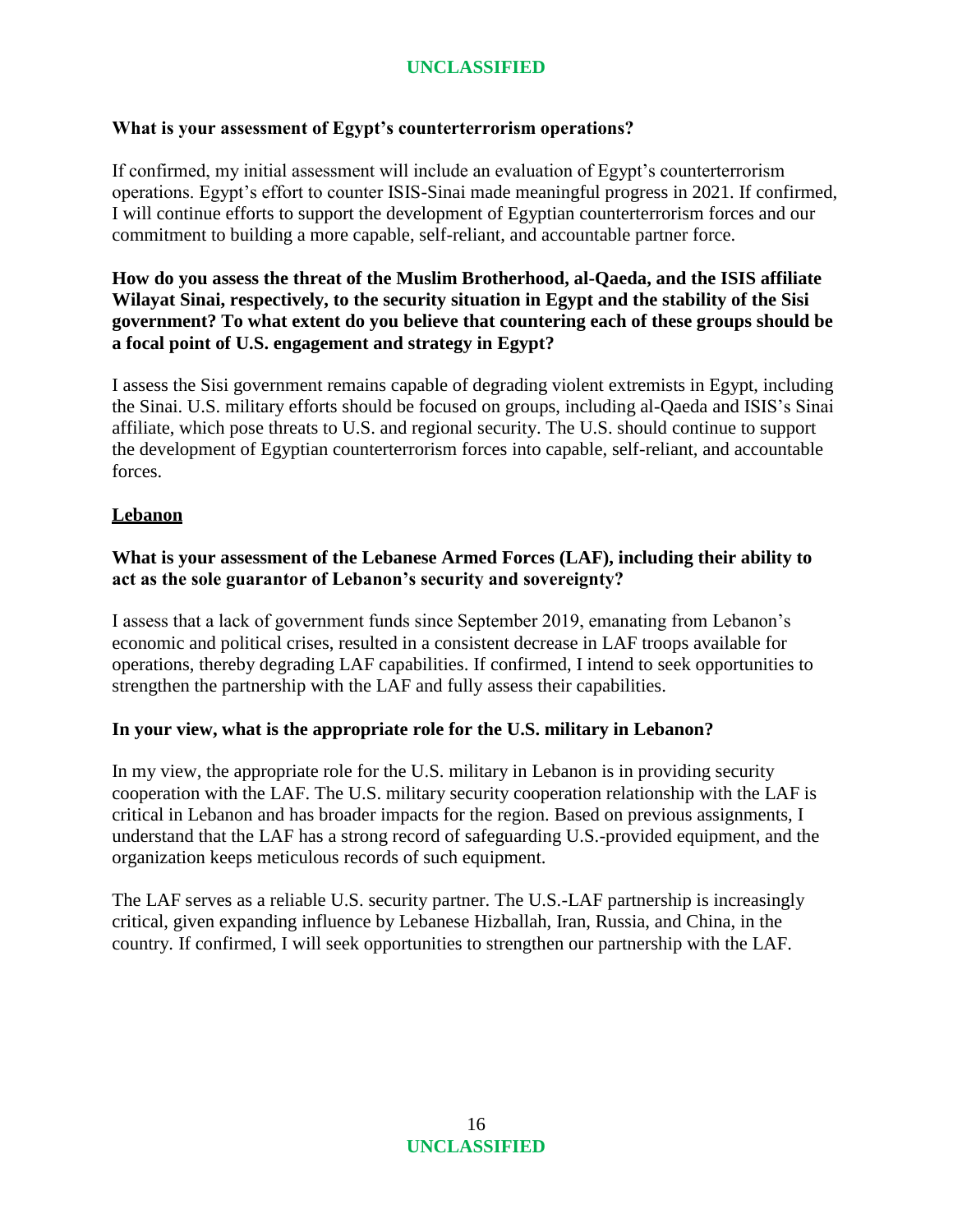## **What is your assessment of the effectiveness of U.S. security assistance provided to the LAF in recent years, including the ability of the LAF to appropriately utilize and maintain accountability of U.S.-provided equipment?**

U.S. security assistance to the LAF is critical to the continued stability of Lebanon and the region. The LAF has demonstrated the ability to avoid sectarianism while using and maintaining accountability of U.S.-provided equipment to enhance security in Lebanon. If confirmed, I will include in my initial assessment an evaluation of the effectiveness of U.S. security assistance provided to the LAF.

## **What is your assessment of the LAF's relationship with Hizballah?**

The LAF and Lebanese Hizballah are not in partnership with each other. The LAF remains the most trusted and only defense institution in Lebanon with diverse sects. The organization serves all the Lebanese people while Hizballah is a sectarian militia. While the organizations cooperate and deconflict operations when necessary to avoid directly antagonizing each other or infringing on each other's established territory, relations between the two are distant.

### **Combating Terrorism**

## **In your view, within the USCENTCOM AOR, what do you consider to be the highest counterterrorism priorities?**

The highest priority for counterterrorism operations is protecting the homeland, followed by mitigating threats to U.S. interests and those of our allies and partners in the region.

### **What is your assessment of the threat posed by ISIS, al Qaeda, and their associated forces to the U.S. homeland and U.S. interests overseas?**

ISIS and al-Qaeda remain a serious threat to the U.S. homeland and U.S. interests overseas. Neither group has forsaken its ambitions, nor their direct hostility toward the United States. ISIS continues to encourage its networks, branches, and supporters to inspire, enable, or direct attacks worldwide. ISIS uses its media capabilities to preserve its global brand appeal despite territorial losses in Iraq and Syria.

Al-Qaeda remains avowedly hostile to the U.S., with continued aspirations to attack the U.S. homeland. Across the USCENTCOM AOR, al-Qaeda is comprised of disparate groups with uneven centralized control, but still maintains its goals to attack U.S., allies, and partner interests across the region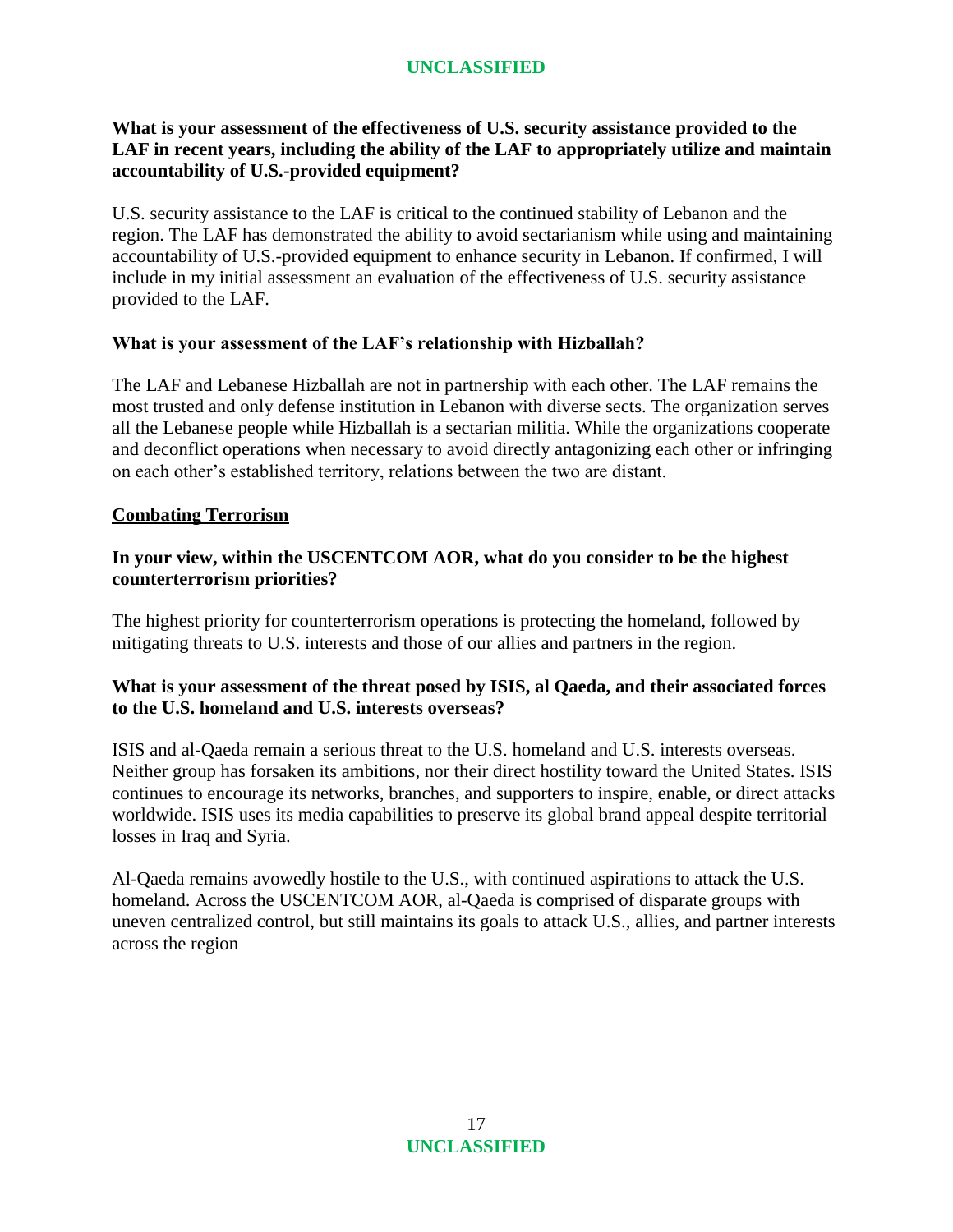# **What is your understanding of the Department's role in the U.S. strategy to combat terrorism in the USCENTCOM AOR?**

Within the whole-of-government approach to combatting terrorism, the Department of Defense sets policy for and implements the military component of national power to defeat our enemies and protect our interests and citizens. If confirmed, I will implement the military component of the counterterrorism strategy in the USCENTCOM AOR in close consultation with the Secretary of Defense, Chairman of the Joint Chiefs of Staff, and Commander, USSOCOM.

## **Given your current knowledge of USCENTCOM operations and activities, do you believe the Command's resources are aligned in a manner consistent with counterterrorism priorities?**

If confirmed, I will conduct an initial assessment which will help me determine whether the resources provided to USCENTCOM are aligned with counterterrorism priorities. Defeating terrorists and preventing threats to the homeland from the USCENTCOM AOR is the priority counterterrorism mission. Building partner capacity to address threats emanating from the region is necessary for long-term stability.

## **If confirmed, do you foresee any counterterrorism efforts in the USCENTCOM AOR that may be constrained due to the 2018 National Defense Strategy prioritization of long-term strategic competition with Russia and China over countering VEOs?**

If confirmed, I will assess any impact of resourcing decisions on the ability of USCENTCOM to conduct counterterrorism operations. This will identify USCENTCOM's ability to achieve all its assigned missions, including counterterrorism, and will provide my insights, concerns, assessment of risk, and advice to the Secretary of Defense and Chairman of the Joint Chiefs of Staff and keep the Congress fully informed as requested.

### **To what extent, if any, do you consider the Muslim Brotherhood to constitute a terrorist threat within the USCENTCOM AOR?**

The Muslim Brotherhood constitutes a minimal threat to U.S. personnel and our military presence in the USCENTCOM AOR. The organization is more likely to focus on priorities internal to the countries in which it operates.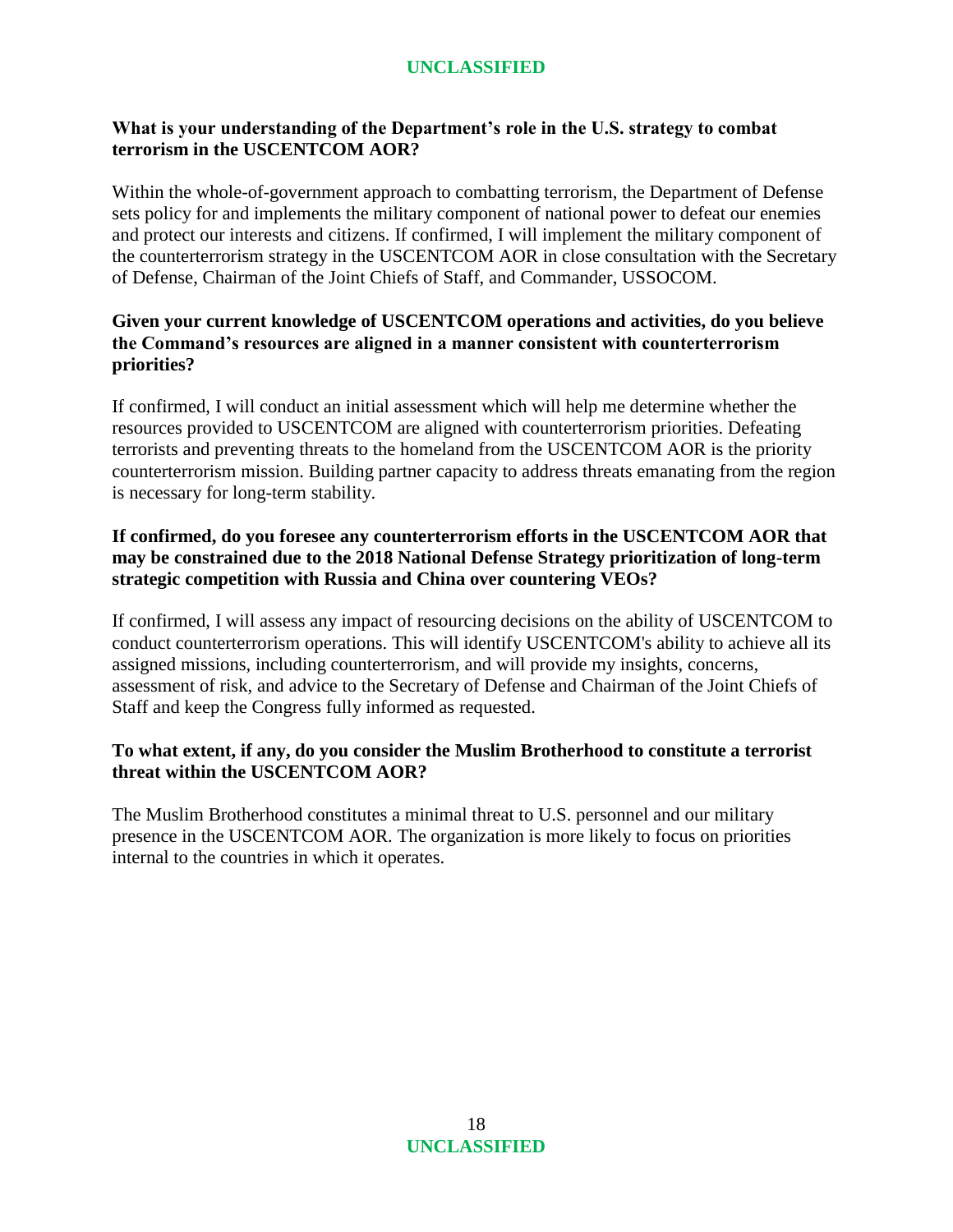### **Building Partner Capacity and Security Assistance**

## **In the past few years, Congress has provided DOD a number of authorities to provide security assistance to partner nations. In your view, what should be our strategic objectives in building the capacities of partner nations in the USCENTCOM AOR?**

Our strategic objectives should be designed to develop partner nation capabilities; optimize U.S. influence, access, and freedom of action; and, build a network of capable partners who will work together in stabilizing the region. All these actions are consistent with the National Defense Strategy and USCENTCOM Campaign Plan. Ultimately, we want partner nations who are capable, self-reliant, accountable, and interoperable with partner forces. Security cooperation is essential to conducting counterterrorism operations and promoting regional stability within the USCENTCOM AOR.

### **What would be your priorities, if confirmed, for building partner capacity, including institutional capacity, and other security cooperation efforts in the USCENTCOM AOR?**

If confirmed, I will prioritize efforts that directly aid in establishing a capable network of allies and partners consistent with U.S. strategy and objectives. In general, this means undertaking efforts that increase interoperability at all levels, prioritizing equipment commonalities and common doctrine. We will remain focused on building forces that are capable, self-reliant, and accountable. At the institutional level, priorities include developing planning, logistics and sustainment, command and control, and sustainable resourcing.

## **In your view, what is the appropriate balance between efforts to build partnership capacity at the tactical and operational level and at the institutional and ministerial level?**

Partner capacity at the tactical, operational, institutional, and ministerial levels are inextricably linked and vital to the overall capabilities we strive to build. Before investing in partner capacity, we must first evaluate several conditions. It is critical that we ensure partners are willing and able to obligate the required resources and make appropriate organizational changes to implement capability at the tactical, operational, institutional, and ministerial levels. Developing a partner's institutional capacity is our ultimate goal and often the most challenging aspect of force development.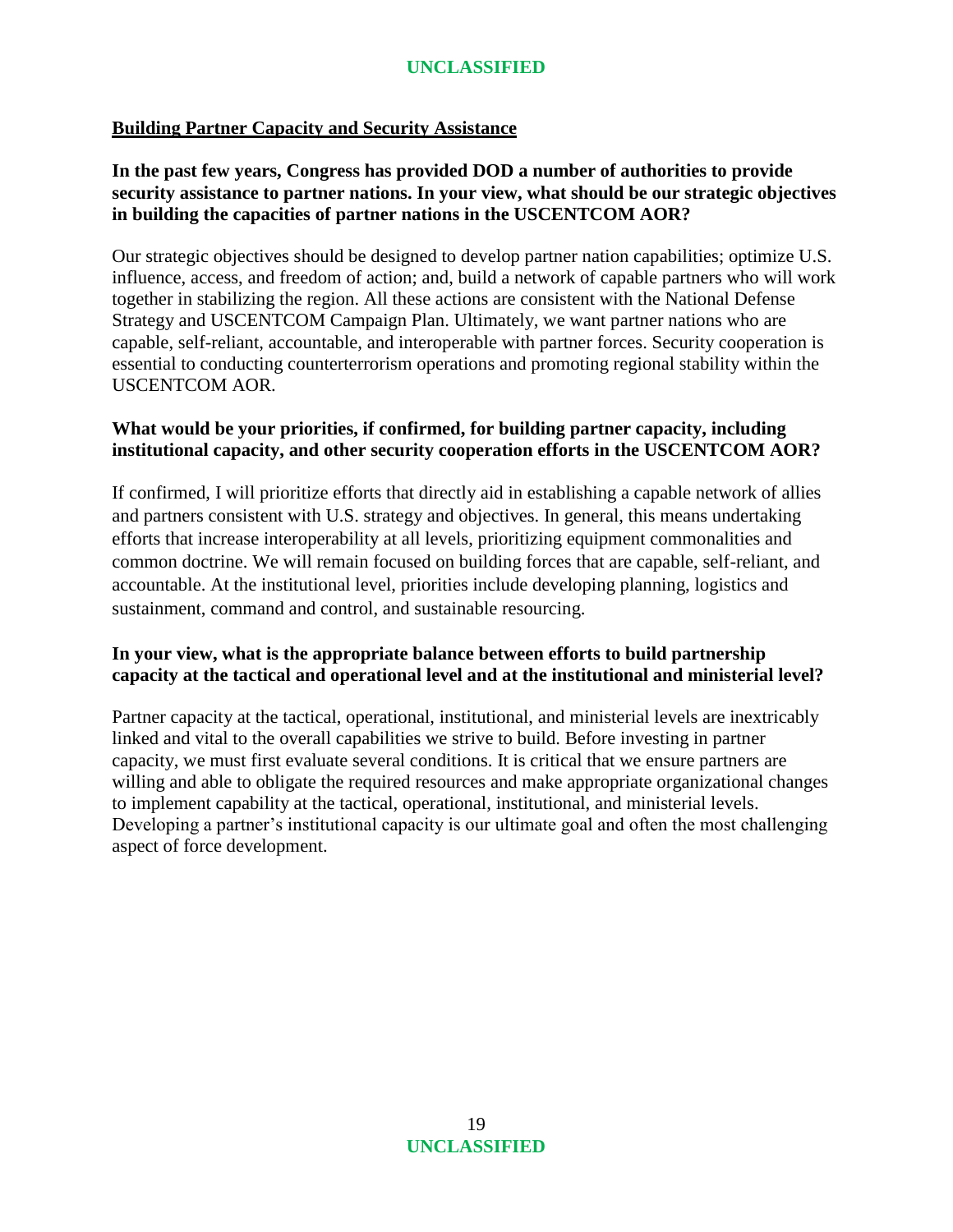**In your view, how should our security cooperation be modified, conditioned, or restricted with countries in which there is significant corruption at the institutional and ministerial level?**

Ultimately, the decision to restrict, condition, or modify security cooperation is a complex question involving U.S. laws and policy makers. If confirmed, I will execute security cooperation as directed in full compliance with Department of Defense policy guidance, directives, and authorities.

If confirmed, I will provide military advice to policy makers, through the Chairman of the Joint Chiefs of Staff, explaining the operational opportunities and risks to our national objectives presented by working with or restricting assistance to countries in a highly competitive FMS market.

### **In your view, how should USCENTCOM approach building partner capacity with host nation militaries that have been tasked to take on the role of police and internal security forces?**

I believe all forms of security assistance should be evaluated and executed consistent with law and policy. Within the region, many defense forces carry a dual role of providing both internal and external security. Understanding the nature of those roles and authorities is critical to effectively building partner capacity.

## **Civilian Casualties**

## **If confirmed, how would you ensure civilian casualty allegations are adequately and promptly investigated by USCENTCOM?**

USCENTCOM has a standardized process to assess civilian casualty allegations. If confirmed, I will review and, if necessary, improve USCENTCOM's processes for reporting and investigating allegations of civilian casualty incidents. Furthermore, I will serve as an active participant in the development of the Department's Civilian Harm Mitigation and Response Plan, as directed by the Secretary of Defense on January 27, 2022.

#### **Do you believe credible civilian casualty incidents should be independently investigated by personnel who are sufficiently removed from the unit or chain of command associated with the incident? Please be specific in your response.**

In my assessment, credible CIVCAS incidents should be investigated by personnel sufficiently removed from the chain of command and independent from the unit at the heart of the incident.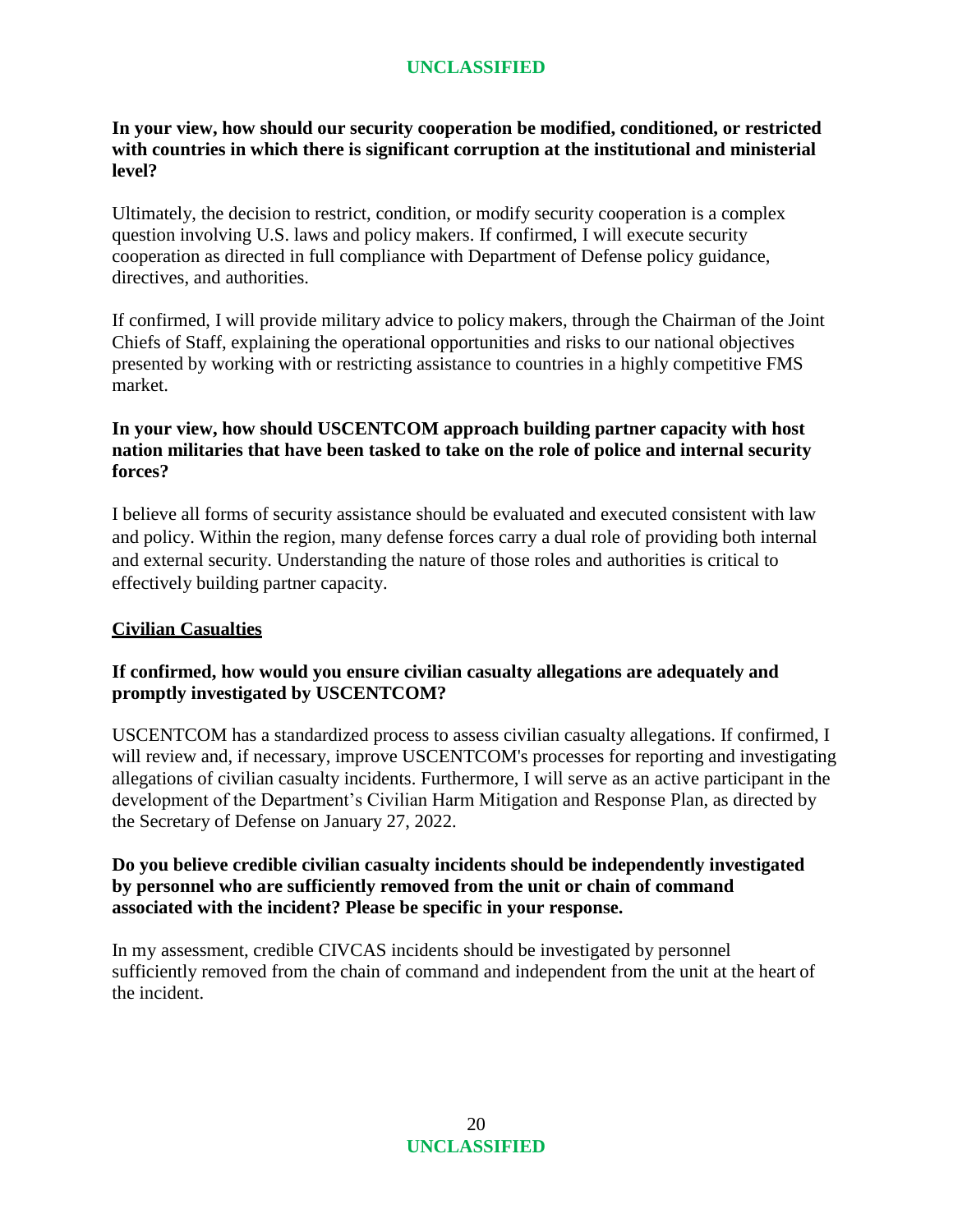# **What is your understanding of USCENTCOM's obligation to report civilian casualty incidents to Congress?**

USCENTCOM will report civilian casualties to the Department of Defense in support of the Secretary of Defense's statutory obligation to report to Congress and be open and transparent with our oversight committees. If confirmed, I will ensure compliance with all Department policies and procedures for reporting civilian casualty incidents.

## **What is your understanding of USCENTCOM's current policies with respect to public transparency, and if confirmed, what policies would you seek to establish in this regard?**

If confirmed, I will ensure the fullest appropriate measure of transparency across USCENTCOM operations. This includes full compliance with departmental reporting requirements across all aspects of operations, including instances of civilian harm, as well as conducting regular media engagements and updates to congressional committees.

### **Under what circumstances do you believe it is appropriate to provide ex gratia payments when civilian casualties or other civilian harm result from U.S. military operations?**

If confirmed, I will follow the applicable law and Department of Defense policies as set forth in Section 1213 of the Fiscal Year 2020 National Defense Authorization Act and the Under-Secretary of Defense's Interim Regulations for Condolence or Sympathy Payments to Friendly Civilians for Injury or Loss. I will ensure USCENTCOM policies are clearly articulated and effectively implemented to comply with both the law and Department policy, including supporting the Secretary of Defense's reporting statutory requirements.

## **Strategic Communications and Information Operations**

**Over the past decade, DOD has funded an increasing number of military information support operations and influence programs.**

## **What is your assessment of DOD's military information support operations, influence programs, and other information warfare efforts in the USCENTCOM AOR?**

The information environment is key terrain in USCENTCOM. USCENTCOM's military information support operations and information warfare programs advance U.S. interests in the AOR by offering information advantage in countering competitors and adversaries.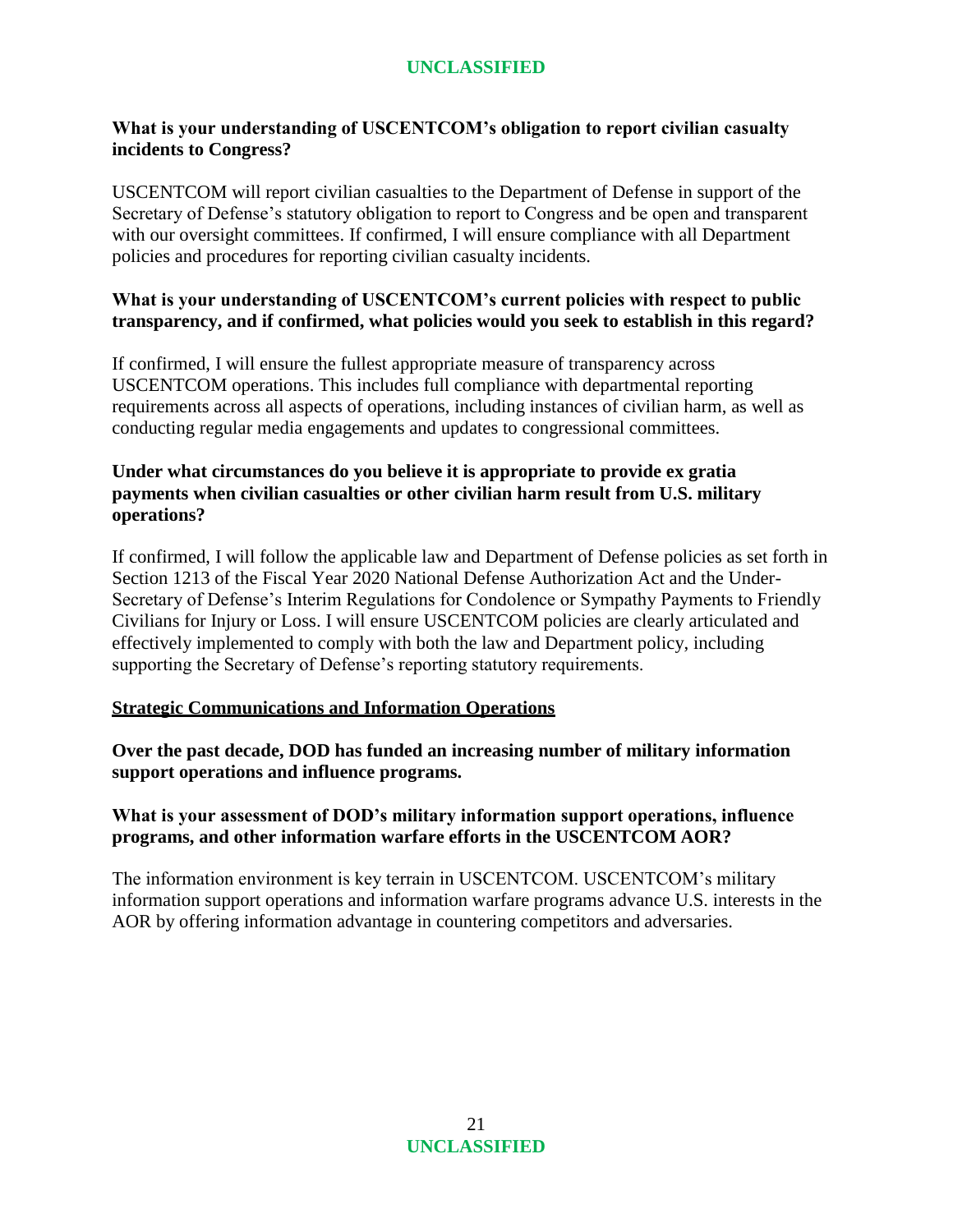# **If confirmed, what steps would you take to ensure information operations activities conducted by USCENTCOM comply with DOD guidance and are in support of military objectives?**

If confirmed, I will ensure information operations activities are well-coordinated, aligned with military objectives, and comply with department policy guidance. USCENTCOM provides quarterly and annual reports on all activities related to Information Operations. If confirmed, I will continue to employ these practices while complying with all regulatory requirements.

## **Do you believe USCENTCOM and other agencies within the U.S. Government are appropriately organized to respond effectively to the messaging and influence efforts of ISIS, al Qaeda, and other violent extremist groups?**

If confirmed, my intent is to conduct an initial assessment, which will specifically include an evaluation of USCENTCOM messaging and influence efforts to determine if they are appropriately organized to respond effectively to the messaging and influence efforts of violent extremist organizations.

## **Given that long-term strategic competition with China and Russia is a top-tier National Defense Strategy priority, what is USCENTCOM doing to counter Chinese and Russian strategic narratives across the AOR**?

If confirmed, I will conduct an initial assessment which will include an evaluation of USCENTCOM efforts to counter Chinese and Russian strategic narratives across the AOR.

**In your view, is countering a violent extremist group's messaging an important aspect of counterterrorism? Which media platforms do you view as most conducive to disseminating violent extremist group's messaging, and what steps do you believe USCENTCOM could take to counter this messaging?**

Counter-messaging focused on extremist ideology is an important aspect of countering violent extremism. Social media channels are generally the most effective recruitment and coordination platform for violent extremist organizations within the USCENTCOM AOR. USCENTCOM regularly coordinates with the FBI and the Department of State Global Engagement Center to identify and report malign use of social media. Likewise, USCENTCOM works with the interagency to more effectively counter extremist recruiting, communication, and misinformation.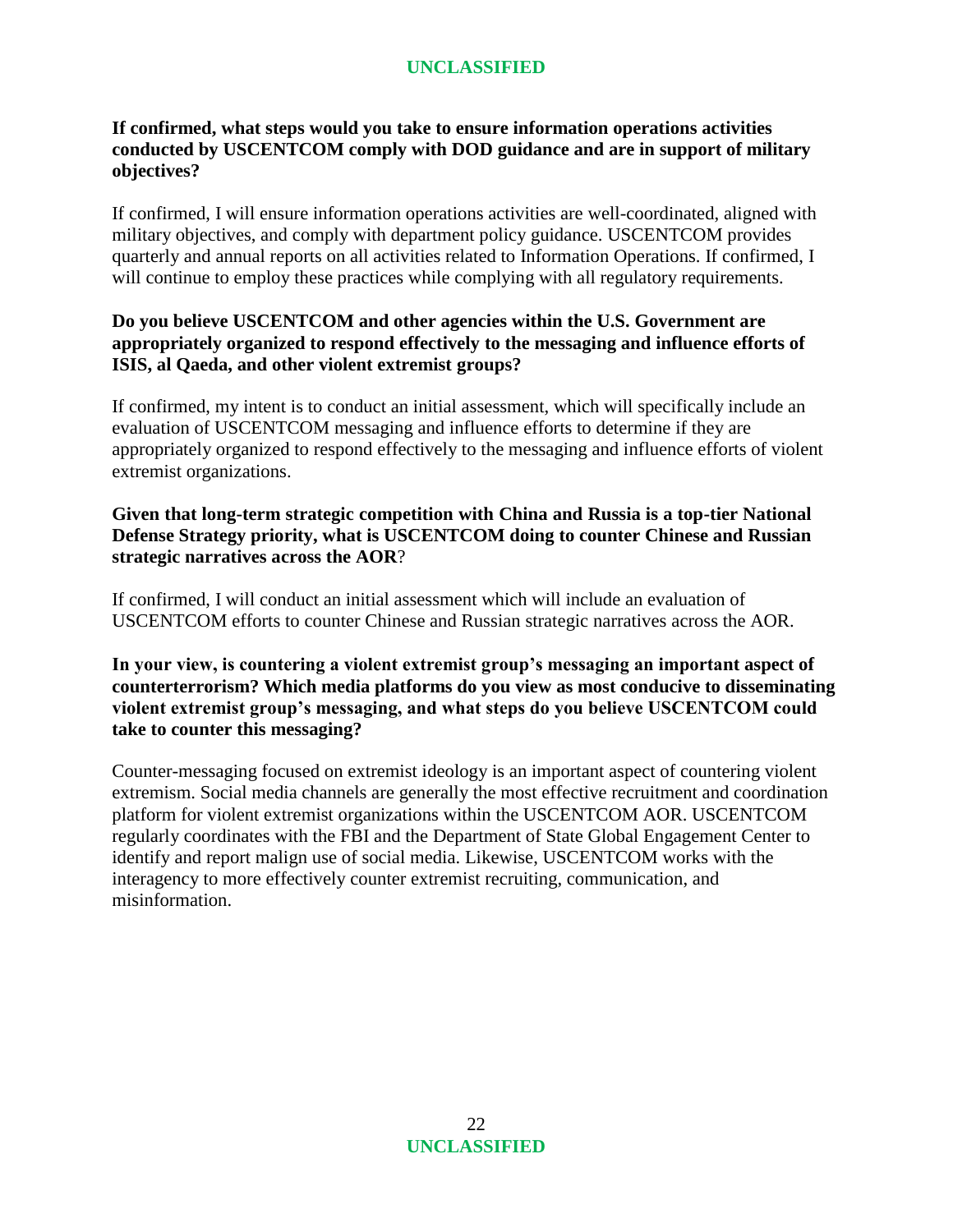#### **Interagency Collaboration**

**The collaboration between U.S. Special Operations Forces, general purpose forces, and other U.S. Government departments and agencies has played a significant role in the success of counterinsurgency and counterterrorism operations in recent years. However, much of this collaboration has been ad hoc in nature.**

### **What do you believe are the most important lessons learned from the collaborative interagency efforts in Afghanistan, Iraq, Syria and elsewhere?**

The establishment of partnerships that integrated all instruments of national power at the tactical, operational, and strategic levels was essential to our campaigns in Afghanistan, Iraq, and Syria, as well as our broader counterterrorism efforts in the last 20 years. Through these collaborative partnerships, we learned lessons on the importance of information sharing, the value of pairing complementary authorities, and the criticality of bringing a range of organizational capabilities to bear on a problem. During service as both a general purpose force and special operation commander, I found that transparency, direct coordination, and development of a mutually agreed upon operational framework enabled success. It is imperative we carry these lessons forward and apply these constructs in future conflicts.

### **Sexual Assault Prevention and Response**

**The Department of Defense has developed comprehensive policies and procedures to improve the prevention of and response to incidents of sexual assaults, including providing appropriate resources and care for victims of sexual assault. What is your view of the steps taken to prevent and respond to sexual assaults in USCENTCOM, including assaults by and against U.S. civilian and contractor personnel?**

The USCENTCOM climate and policies surrounding sexual assault prevention and response will be part of my initial command assessment. I take the prevention of and response to sexual assault against any person seriously. Sexual assault is abhorrent; it is not only against our values, but also harms military readiness. Sexual assault exists along a continuum of harm, so we must also ensure that we do not tolerate other types of behaviors, such as sexual harassment, that at times can escalate.

If confirmed, I will work to ensure prevention and response is a top priority for all commanders and members of the USCENTCOM community. I will also ensure our efforts are properly resourced, and that all programs, policies, and training are supportive of Department's five lines of effort (LOEs), which include:

#### 1) prevention;

- 2) victim assistance and advocacy;
- 3) investigation;
- 4) accountability; and
- 5) assessment.

Fundamentally, sexual assault is a safety and readiness issue, and will always receive my direct attention.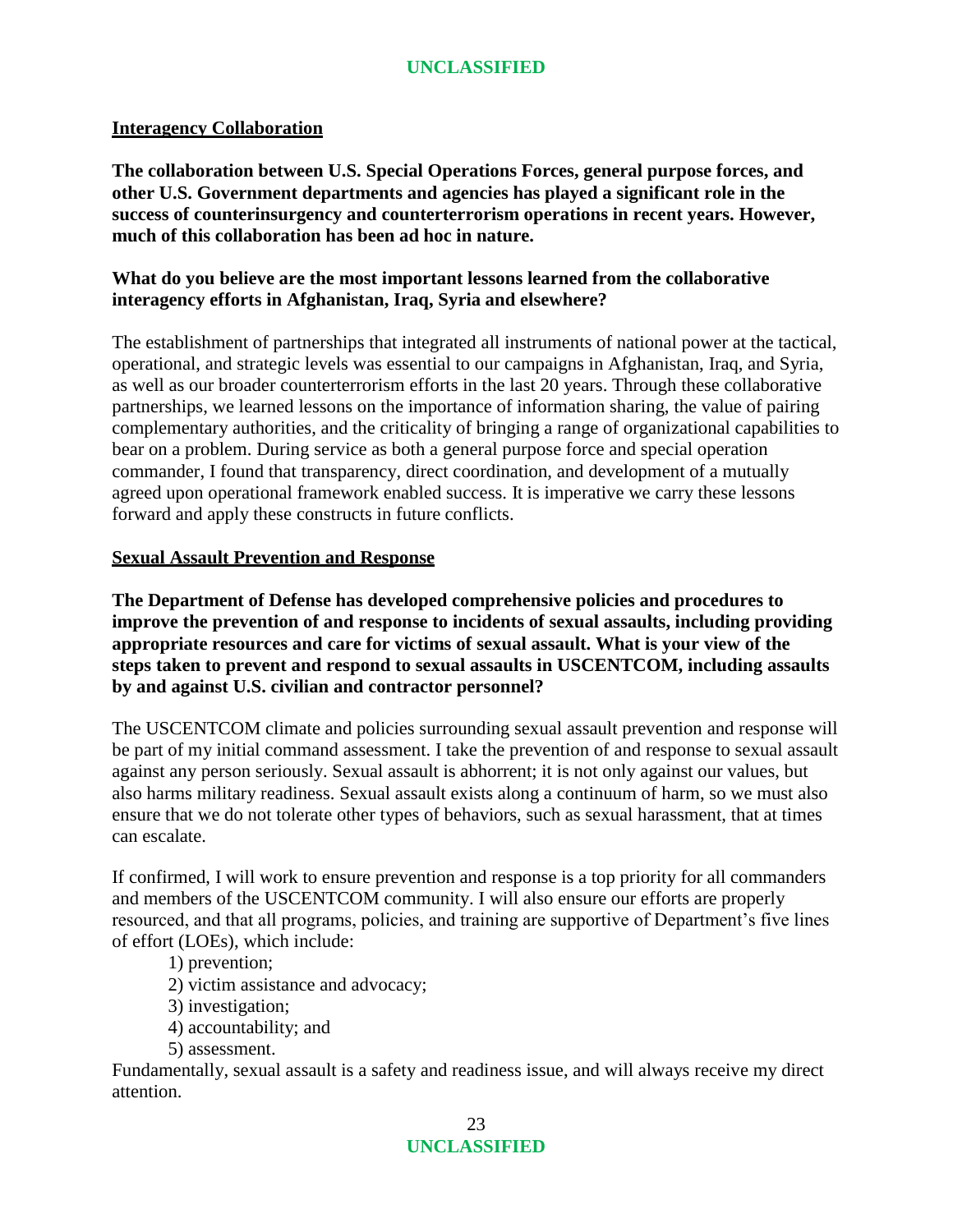# **What is your view of the adequacy of USCENTCOM policies and procedures to protect victims of sexual assault from retaliation for reporting the assault?**

As part of my initial command assessment, I will review both the adequacy of USCENTCOM policies and procedures for protecting victims of sexual assault from retaliation, but also the effectiveness of the training and implementation of such policies and procedures. Every leader and every member of the force must support a climate in which survivors can report these claims without fear of retaliation or blame for the unlawful actions of others.

We all must encourage climates in which victims feel comfortable coming forward to report their experiences so they can connect with restorative care and aid in our efforts to hold offenders appropriately accountable. I will continue a zero-tolerance policy for any type of sexual assault, harassment or retaliation.

### **What is your view of the adequacy of the training and resources in place in CENTCOM to investigate and respond to allegations of sexual assault?**

An important aspect of my initial command assessment will be the adequacy of the training, resources, and climate surrounding sexual assault prevention and response. While commanders have an absolute responsibility to address command climate issues, I also believe every member of our Armed Forces can contribute to an environment in which we make clear that sexual harassment and sexual assault are absolutely unacceptable. I will work hard to empower all members of our community with the necessary tools, skills, and abilities to ensure the safety of all. When confronted with instances of sexual assault, I will ensure that survivors receive the necessary support and treatment they require without fear of retaliation.

Critical to sexual assault prevention is training for supervisors regarding incident response and the warning signs of retaliation. Indeed, training all members of the command to recognize retaliation is critical.

I am committed to bringing to bear the resources required throughout the AOR to ensure thorough and complete investigations are conducted. I am also fully committed to survivor care and offender accountability.

### **What is your view of the willingness and ability of military leaders to hold service members accountable for sexual misconduct?**

In my career, I have observed a strong willingness by military leaders to hold service members appropriately accountable for sexual misconduct. Yet we are still not where we need to be and more must be done. Disciplined, fit, and cohesive teams can be built only upon a foundation of trust. Sexual misconduct destroys trust and the cohesion so necessary for a ready and lethal fighting force. I remain committed to bringing to bear the resources required in the AOR to ensure service members responsible for sexual misconduct are held appropriately accountable.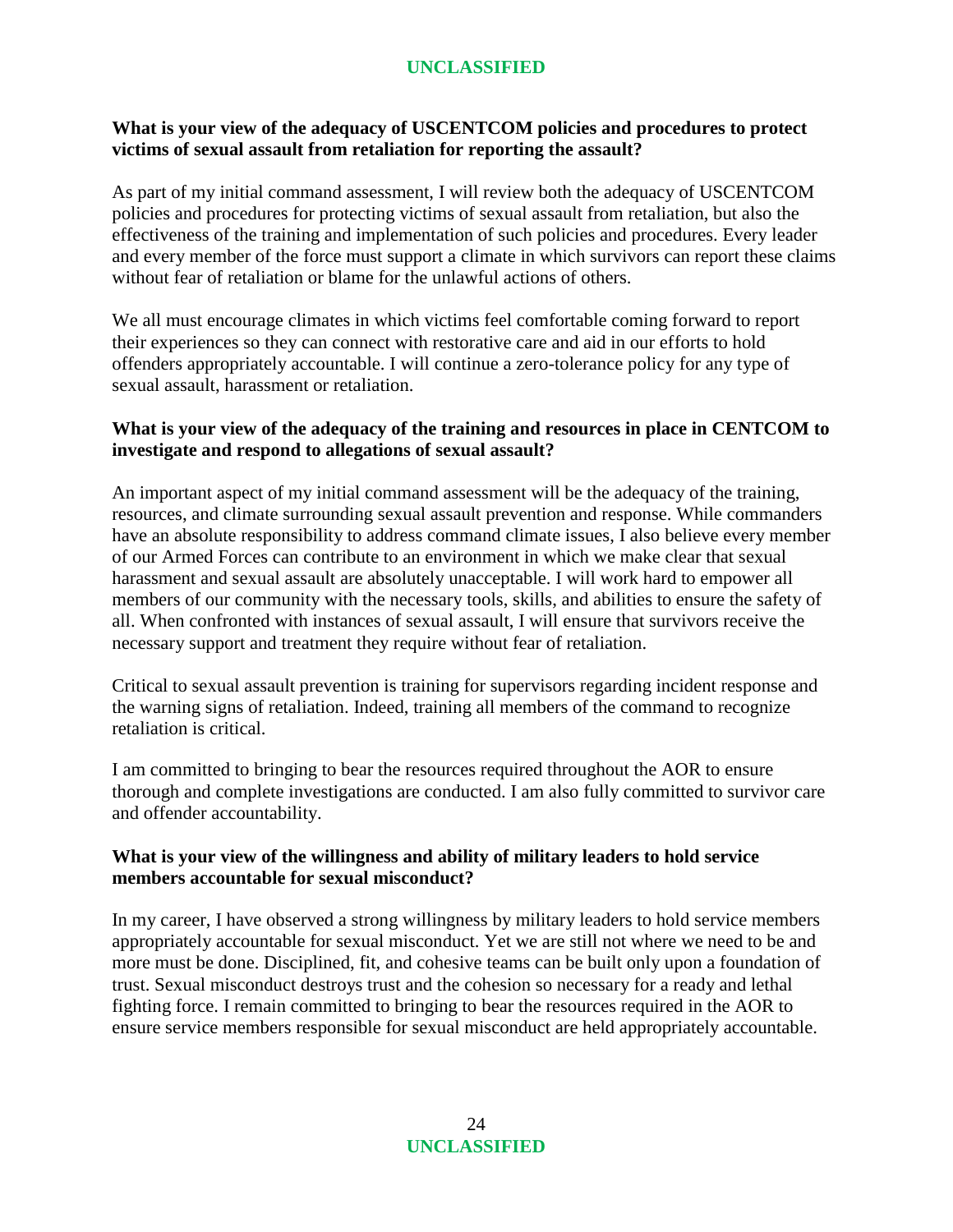# **What is your understanding of the adequacy of the resources and programs in USCENTCOM to provide victims of sexual assault the medical, psychological, and legal help they need?**

Congress has been a critical partner in helping the Department of Defense ensure we have a robust response system and the resources available for survivors. However, support to victims is an area in which we constantly must reevaluate and assess our effectiveness in helping ensure they have access restorative care. We must constantly reassess where we are; as such, I emphasize my support for Secretary Austin's initiatives surrounding sexual assault, to include survivor support. Commanders play a critical role in this capacity.

The Department of Defense provides commanders with the many resources and programs to care for our personnel and their families. We continue to pursue the most useful tools that will expand our ability to support victims with quality medical, psychological, and legal help. Part of my initial command assessment will include issues surrounding services provided to victims of sexual assault. If confirmed, I will ensure commanders and leaders at all levels within USCENTCOM are not only personally aware of all available resources but that they actively inform their subordinates of their availability.

## **What is your view about the role of the chain of command in providing necessary support to the victims of sexual assault?**

Taking care of our people is critical to effective leadership. If confirmed, I will ensure USCENTCOM continues to reduce, with the ultimate goal of eliminating, the crime of sexual assault.

My strategic approach to sexual assault is "prevention first." However, if a sexual assault occurs, I have an unwavering commitment to survivor care and offender accountability.

## **What is your view about the role of the chain of command in changing the military culture in which these sexual assaults have occurred?**

While leaders at every level are responsible for culture, organizational culture starts at the top. As I have for 34 years, I embrace the obligation to ensure our military culture reflects our core values and ethos. My commitment is, as it has long been, to building disciplined, fit, cohesive teams, wherein everyone is treated with dignity and respect. Those who volunteer to serve in uniform are our nation's sons and daughters, and I am absolutely determined to ensure they can serve in environments in which they will be treated with dignity and respect.

## **Do you consider the current sexual assault policies and procedures, particularly those on restricted reporting, to be effective?**

The current sexual assault policies and procedures on restricted reporting are effective. This reporting option allow us to wholly commit to survivor care, while also supporting any desire for privacy.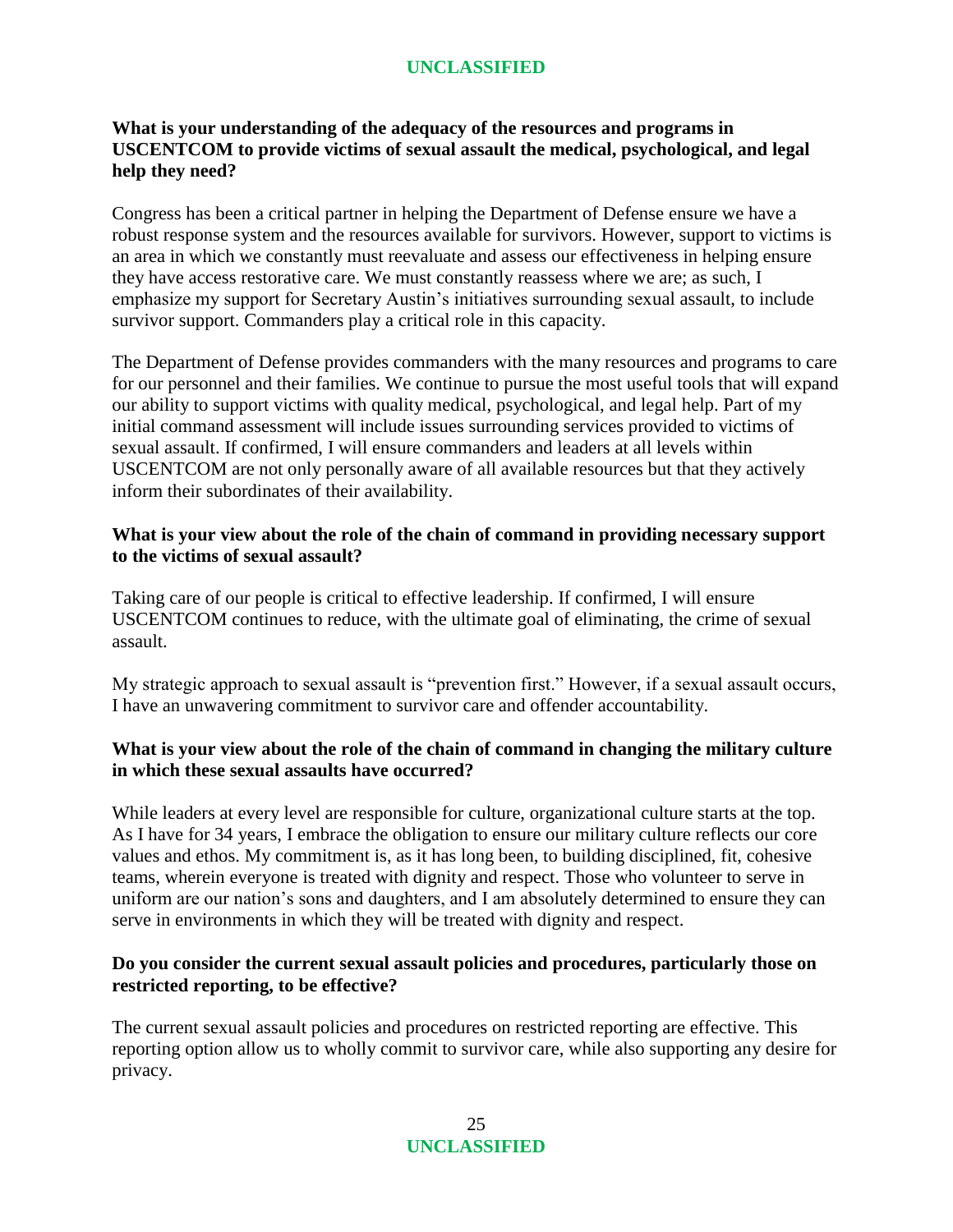## **If confirmed, what actions will you take to reassess current policies, procedures, and programs and to ensure senior level direction and oversight of efforts to prevent and respond to sexual assaults in USCENTCOM?**

If confirmed, I will initiate an assessment of policies, procedures, and programs to prevent and respond to sexual assaults within USCENTCOM. I am fully committed to the prevention of sexual assault throughout the organization. In the event of a sexual assault, however, I will ensure a timely, appropriate, and sensitive response and that survivors' resources commensurate with their needs. I will also fully commit to supporting Secretary Austin's initiatives regarding prevention of sexual assault and sexual harassment.

## **What methods for monitoring overall trends and gauging the sufficiency of component commanders' efforts in preventing and responding to incidents of sexual assault do you consider appropriate and intend to implement as USCENTCOM Commander?**

It is my understanding that USCENTCOM has a robust program for prevention of sexual assault, inclusive of Sexual Assault Prevention and Response Stand-downs, team building events, values-based training, active bystander intervention, and leadership training sessions.

USCENTCOM component commanders evaluate and report trends of sexual assault incidents. If confirmed, my goal will be the elimination of any incidents of sexual assault. I will also fully commit to supporting Secretary Austin's initiatives regarding prevention of sexual assault and sexual harassment.

## **Relations with Congress**

## **If confirmed, what actions would you take to sustain a productive and mutually beneficial relationship between USCENTCOM and Congress, and in particular the congressional defense committees?**

Combatant commanders must maintain strong and transparent relationships with the defense committees. As a former USCENTCOM Chief of Staff, I am acutely aware of the mutual benefits of a robust Congressional Engagement Plan (CEP) that establishes an operational framework across the legislative year. If confirmed, I plan to execute a robust CEP, inclusive of quarterly calls with the chairs and ranking members of the defense committees. If confirmed, would also welcome member and staff visits to the USCENTCOM headquarters.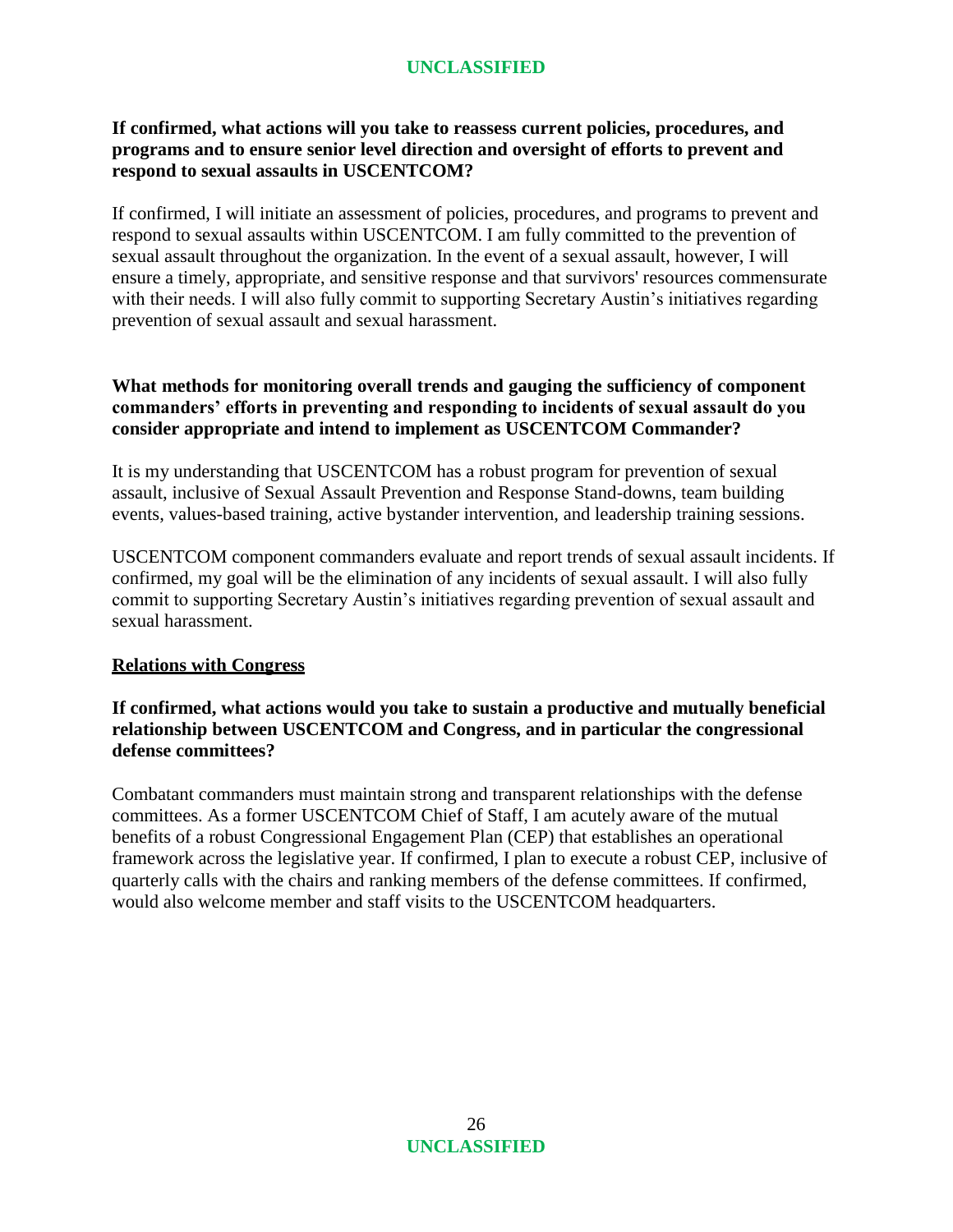## **Congressional Oversight**

**In order to exercise its legislative and oversight responsibilities, it is important that this Committee and other appropriate committees of Congress are able to receive testimony, briefings, reports, records (including documents and electronic communications) and other information from the Department.**

**Do you agree, without qualification, if confirmed, and on request, to appear and testify before this committee, its subcommittees, and other appropriate committees of Congress? Please answer with a simple yes or no.**

Yes.

**Do you agree, without qualification, if confirmed, to provide this committee, its subcommittees, other appropriate committees of Congress, and their respective staffs such witnesses and briefers, briefings, reports, records (including documents and electronic communications), and other information as may be requested of you, and to do so in a timely manner? Please answer with a simple yes or no.**

Yes.

**Do you agree, without qualification, if confirmed, to consult with this committee, its subcommittees, other appropriate committees of Congress, and their respective staffs, regarding your basis for any delay or denial in providing testimony, briefings, reports, records—including documents and electronic communications, and other information requested of you? Please answer with a simple yes or no.**

Yes.

**Do you agree, without qualification, if confirmed, to keep this committee, its subcommittees, other appropriate committees of Congress, and their respective staffs apprised of new information that materially impacts the accuracy of testimony, briefings, reports, records—including documents and electronic communications, and other information you or your organization previously provided? Please answer with a simple yes or no.**

Yes.

**Do you agree, without qualification, if confirmed, and on request, to provide this committee and its subcommittees with records and other information within their oversight jurisdiction, even absent a formal Committee request? Please answer with a simple yes or no.**

Yes.